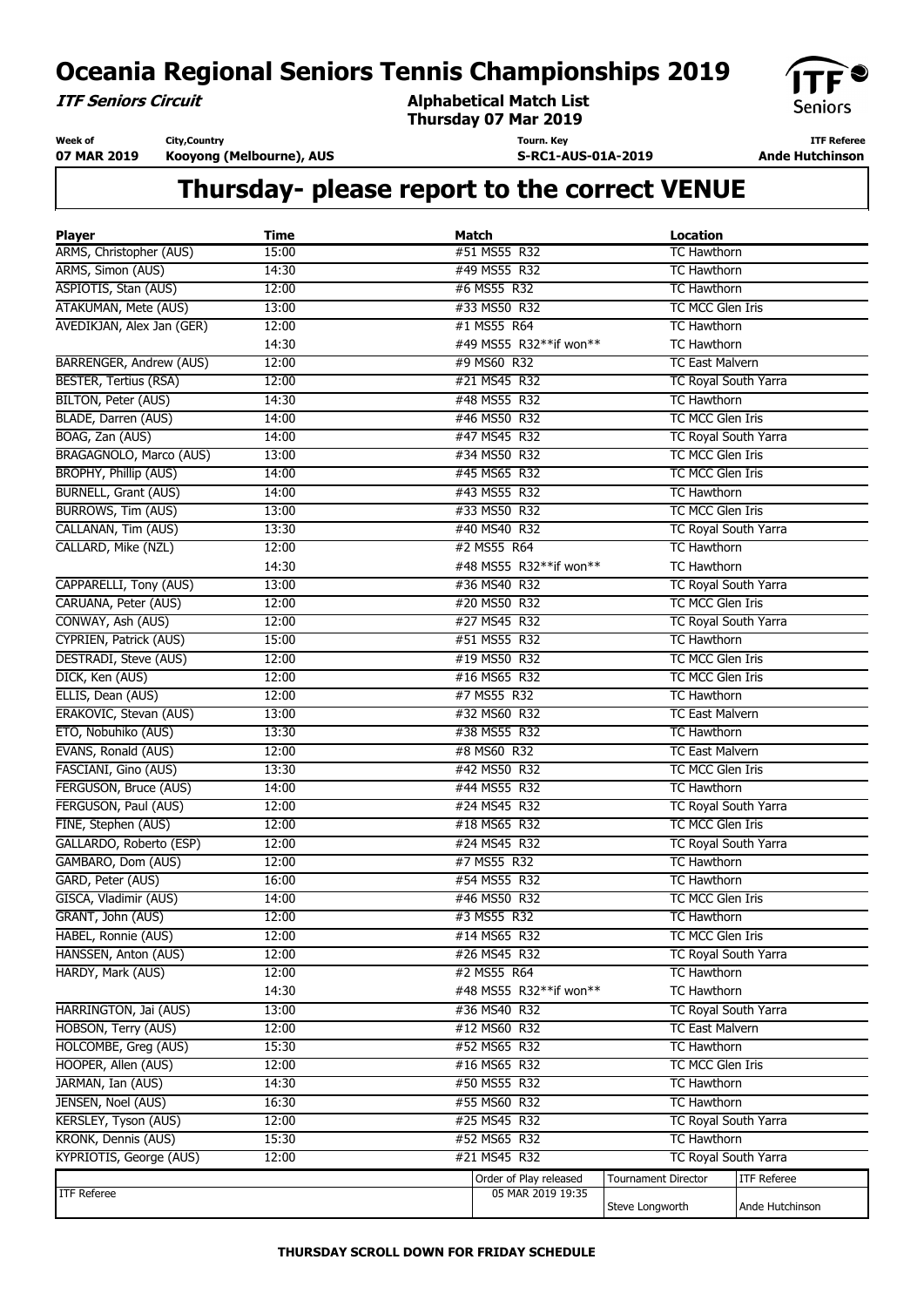**ITF Seniors Circuit**

**Week of**

**Alphabetical Match List Thursday 07 Mar 2019**

**Tourn. Key**

**S-RC1-AUS-01A-2019**



**ITF Referee Ande Hutchinson** 

**07 MAR 2019 City,Country Kooyong (Melbourne), AUS**

| Player                      | <b>Time</b> | <b>Match</b>                         | <b>Location</b>            |                    |
|-----------------------------|-------------|--------------------------------------|----------------------------|--------------------|
| LAWRENCE, John (NZL)        | 13:00       | #31 MS60 R32                         | <b>TC East Malvern</b>     |                    |
| LIM, Justin (AUS)           | 15:30       | #53 MS40 R32                         | <b>TC Hawthorn</b>         |                    |
| LOF, Lennart (SWE)          | 12:00       | #14 MS65 R32                         | TC MCC Glen Iris           |                    |
| LOVEGROVE, Warren (NZL)     | 12:00       | #20 MS50 R32                         | TC MCC Glen Iris           |                    |
| MAHER, John (AUS)           | 12:00       | #13 MS60 R32                         | <b>TC East Malvern</b>     |                    |
| MARTIN, Andrew (AUS)        | 13:00       | #35 MS50 R32                         | <b>TC MCC Glen Iris</b>    |                    |
| MARTIN, Jonathan (AUS)      | 12:00       | #25 MS45 R32                         | TC Royal South Yarra       |                    |
| MATHESON, Brad (AUS)        | 12:00       | #4 MS55 R32                          | <b>TC Hawthorn</b>         |                    |
| MCINNES, Steven (AUS)       | 12:00       | #11 MS60 R32                         | <b>TC East Malvern</b>     |                    |
| MCKENZIE, Rod (AUS)         | 12:00       | #28 MS50 R32                         | TC MCC Glen Iris           |                    |
| MERCHANT, Duane (AUS)       | 12:00       | #23 MS45 R32                         | TC Royal South Yarra       |                    |
| MIDDLETON, Brad (AUS)       | 14:00       | #43 MS55 R32                         | <b>TC Hawthorn</b>         |                    |
| MIHELYI, Dennis (AUS)       | 12:00       | #10 MS60 R32                         | <b>TC East Malvern</b>     |                    |
| MITTERMAIR, Bob (AUS)       | 16:00       | #54 MS55 R32                         | <b>TC Hawthorn</b>         |                    |
| MOORE, Martin (AUS)         | 12:00       | #8 MS60 R32                          | <b>TC East Malvern</b>     |                    |
| MOSER, Frank (GER)          | 13:30       | #40 MS40 R32                         | TC Royal South Yarra       |                    |
| MYERS, Eddie (AUS)          | 13:00       | #29 MS55 R32                         | <b>TC Hawthorn</b>         |                    |
| NGAUORA, Noa (AUS)          | 12:00       | #1 MS55 R64                          | <b>TC Hawthorn</b>         |                    |
|                             | 14:30       | #49 MS55 R32**if won**               | <b>TC Hawthorn</b>         |                    |
| NOBLE, Phillip (AUS)        | 12:00       | #19 MS50 R32                         | TC MCC Glen Iris           |                    |
| PARR, Stephen (AUS)         | 14:30       | #50 MS55 R32                         | <b>TC Hawthorn</b>         |                    |
| PEARSON, Malcolm (AUS)      |             |                                      |                            |                    |
|                             | 13:30       | #38 MS55 R32                         | <b>TC Hawthorn</b>         |                    |
| PEMBROKE, Richard (AUS)     | 12:00       | #12 MS60 R32                         | <b>TC East Malvern</b>     |                    |
| PENNEY, George (AUS)        | 12:00       | #15 MS65 R32                         | TC MCC Glen Iris           |                    |
| PIETA, David (AUS)          | 13:30       | #41 MS40 R32                         | TC Royal South Yarra       |                    |
| PORFLIT, Kurt Edgardo (AUS) | 13:00       | #34 MS50 R32                         | TC MCC Glen Iris           |                    |
| PRIDEAUX, Gerald (AUS)      | 12:00       | #17 MS65 R32                         | TC MCC Glen Iris           |                    |
| PURINS, Aldis (AUS)         | 12:00       | #5 MS55 R32                          | <b>TC Hawthorn</b>         |                    |
| RAISSI, Shahram (AUS)       | 12:00       | #18 MS65 R32                         | TC MCC Glen Iris           |                    |
| REEVE, Simon (AUS)          | 13:00       | #37 MS40 R32                         | TC Royal South Yarra       |                    |
| REID, Grant (AUS)           | 12:00       | #11 MS60 R32                         | <b>TC East Malvern</b>     |                    |
| ROSS, Craig (AUS)           | 12:00       | #9 MS60 R32                          | <b>TC East Malvern</b>     |                    |
| RUHOFF, Bernhard (SUI)      | 12:00       | #4 MS55 R32                          | <b>TC Hawthorn</b>         |                    |
| SALISBURY, Shawn (NZL)      | 12:00       | #27 MS45 R32                         | TC Royal South Yarra       |                    |
| SCHATZ, Christian (AUS)     | 13:30       | #42 MS50 R32                         | TC MCC Glen Iris           |                    |
| SCHRODER, Bjorn (SWE)       | 12:00       | #10 MS60 R32                         | <b>TC East Malvern</b>     |                    |
| SCRUTTON, Shane (AUS)       | 14:00       | #47 MS45 R32                         | TC Royal South Yarra       |                    |
| SEBEK, Robert (AUS)         | 13:30       | #39 MS55 R32                         | <b>TC Hawthorn</b>         |                    |
| SEDGWICK, Tim (AUS)         | 12:00       | #28 MS50 R32                         | TC MCC Glen Iris           |                    |
| SEEMAN, Philip (NZL)        | 12:00       | #6 MS55 R32                          | <b>TC Hawthorn</b>         |                    |
| SJOSTROM, Kim-Mikael (AUS)  | 14:00       | #44 MS55 R32                         | <b>TC Hawthorn</b>         |                    |
| SMITH, Thomas (AUS)         | 12:00       | #15 MS65 R32                         | TC MCC Glen Iris           |                    |
| SPINKS, Greg (AUS)          | 13:00       | #30 MS55 R32                         | <b>TC Hawthorn</b>         |                    |
| SPRAGGON, Roger (AUS)       | 12:00       | #13 MS60 R32                         | <b>TC East Malvern</b>     |                    |
| STICKA, Graeme (AUS)        | 14:00       | #45 MS65 R32                         | TC MCC Glen Iris           |                    |
| STOKES, Peter (NZL)         | 13:00       | #30 MS55 R32                         | <b>TC Hawthorn</b>         |                    |
| <b>STRUPL, Tony (AUS)</b>   | 12:00       | #22 MS45 R32                         | TC Royal South Yarra       |                    |
| TABUCHI, Kenjiro (JPN)      | 12:00       | #23 MS45 R32<br>TC Royal South Yarra |                            |                    |
| TARASCIO, David (AUS)       | 13:30       | #41 MS40 R32                         | TC Royal South Yarra       |                    |
| TEMPEST, John (AUS)         | 12:00       | #17 MS65 R32                         | TC MCC Glen Iris           |                    |
|                             |             | Order of Play released               | <b>Tournament Director</b> | <b>ITF Referee</b> |
| <b>ITF Referee</b>          |             | 05 MAR 2019 19:35                    |                            |                    |
|                             |             |                                      | Steve Longworth            | Ande Hutchinson    |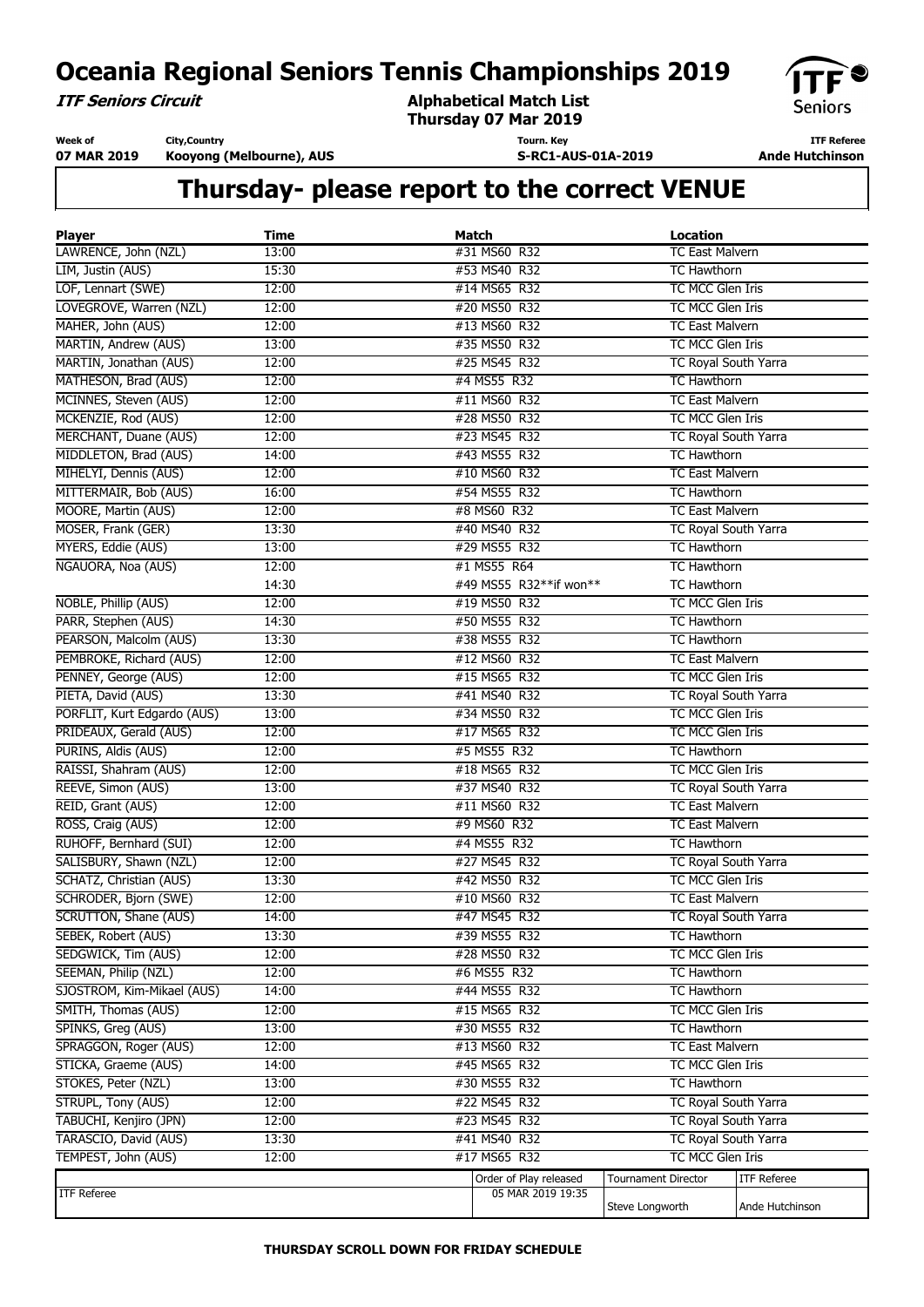**ITF Seniors Circuit**

**Week of**

**Alphabetical Match List Thursday 07 Mar 2019**

**Tourn. Key**

**S-RC1-AUS-01A-2019**



**ITF Referee Ande Hutchinson** 

**07 MAR 2019 City,Country Kooyong (Melbourne), AUS**

# **Thursday- please report to the correct VENUE**

| <b>Player</b>                  | Time  | Match        | <b>Location</b>             |
|--------------------------------|-------|--------------|-----------------------------|
| THEODOR, George (AUS)          | 13:00 | #29 MS55 R32 | TC Hawthorn                 |
| TREVARTHEN, Jeff (AUS)         | 13:00 | #31 MS60 R32 | <b>TC East Malvern</b>      |
| TRIGGER, Dean (AUS)            | 12:00 | #22 MS45 R32 | <b>TC Royal South Yarra</b> |
| ULRIK, Chris (AUS)             | 13:00 | #32 MS60 R32 | <b>TC East Malvern</b>      |
| <b>VENABLES, Cameron (AUS)</b> | 15:30 | #53 MS40 R32 | <b>TC Hawthorn</b>          |
| VICKERY, Michael (AUS)         | 12:00 | #3 MS55 R32  | <b>TC Hawthorn</b>          |
| WARWICK, Martin (AUS)          | 12:00 | #5 MS55 R32  | <b>TC Hawthorn</b>          |
| WATTS, Alan (AUS)              | 12:00 | #26 MS45 R32 | TC Royal South Yarra        |
| WESTWOOD, Greg (AUS)           | 13:30 | #39 MS55 R32 | <b>TC Hawthorn</b>          |
| WILKINSON, Clive (AUS)         | 16:30 | #55 MS60 R32 | <b>TC Hawthorn</b>          |
| WOODS, Peri (NZL)              | 13:00 | #35 MS50 R32 | TC MCC Glen Iris            |
| YONG, Steven (AUS)             | 13:00 | #37 MS40 R32 | <b>TC Royal South Yarra</b> |

# **THURSDAY SCROLL DOWN FOR FRIDAY SCHEDULE**

|                    | Order of Play released | <b>Tournament Director</b> | 'ITF Referee    |
|--------------------|------------------------|----------------------------|-----------------|
| <b>ITF Referee</b> | 05 MAR 2019 19:35      |                            |                 |
|                    |                        | Steve Longworth            | Ande Hutchinson |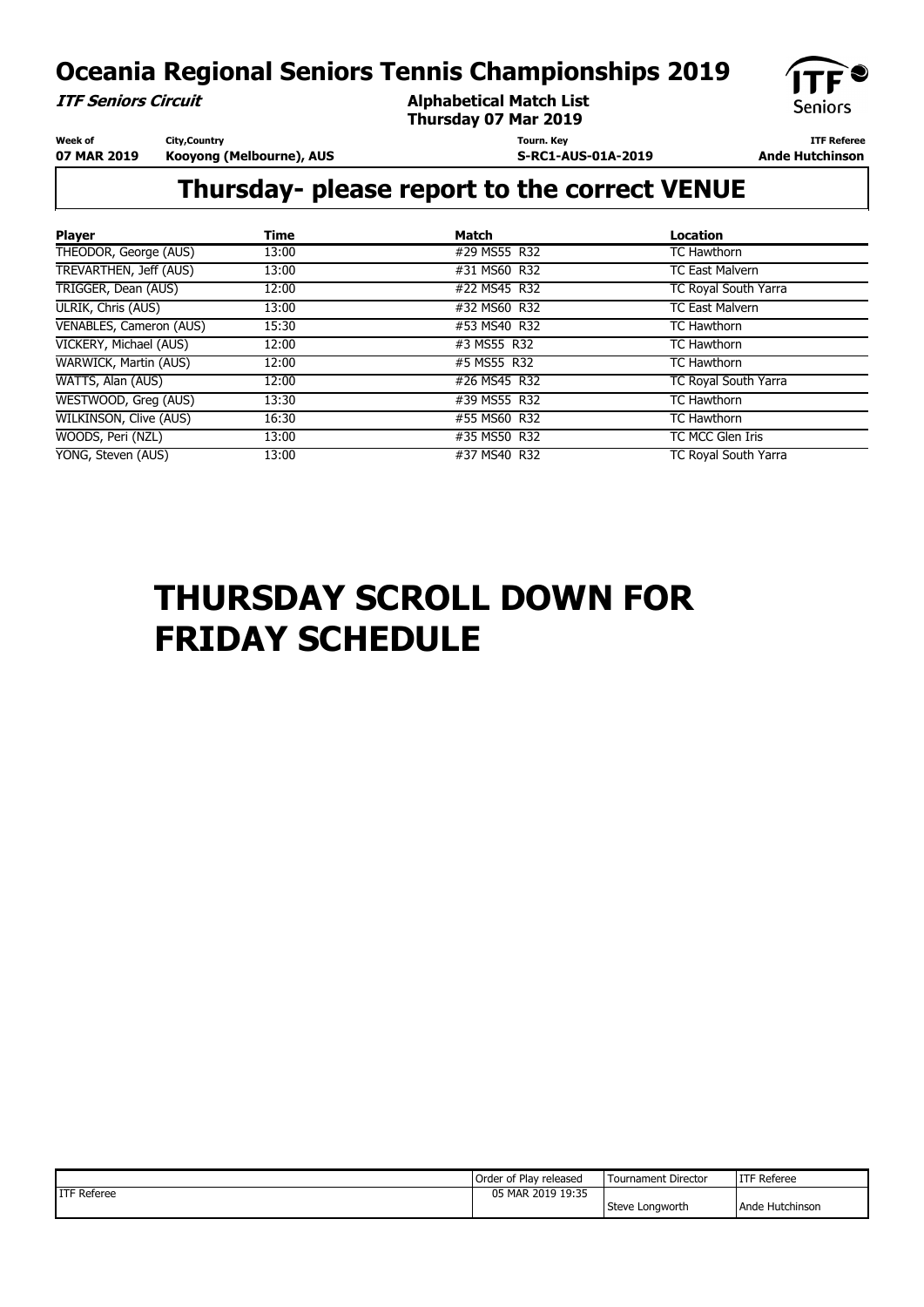**ITF Seniors Circuit**

**Week of**

**Alphabetical Match List Friday 08 Mar 2019**

**Tourn. Key**

**S-RC1-AUS-01A-2019**



**ITF Referee Ande Hutchinson** 

Steve Longworth | Ande Hutchinson

**07 MAR 2019 City,Country Kooyong (Melbourne), AUS**

| <b>Player</b>                    | Time  | <b>Match</b>           | <b>Location</b>                                  |
|----------------------------------|-------|------------------------|--------------------------------------------------|
| ALBURO, Lourelu (PHI)            |       | <b>NO MATCH</b>        |                                                  |
| ALLATT, Bryan (AUS)              | 09:00 | #36 MS75 R16           | <b>TC East Malvern</b>                           |
|                                  | 13:00 | #96 MD75 QF            | _Kooyong                                         |
| ALLEN, Malcolm (AUS)             | 09:30 | #48 MS75 R16           | <b>TC East Malvern</b>                           |
|                                  | 13:00 | #96 MD75 QF            | _Kooyong                                         |
| ALVES, Rena (AUS)                |       | <b>NO MATCH</b>        |                                                  |
| ARIMOTO, Naoki (JPN)             | 08:00 | #16 MS40 R16           | TC MCC Glen Iris                                 |
|                                  | 15:00 | #120 MD45 R16          | _Kooyong                                         |
| ARMS, Christopher (AUS)          | 11:30 | #77 MS55 R16**if won** | TC Royal South Yarra                             |
|                                  | 16:00 | #125 MD55 R16          | _Kooyong                                         |
| <b>ARMS, Simon (AUS)</b>         | 08:00 | #1 MS55 R16**if won**  | TC Royal South Yarra                             |
| ASPIOTIS, Stan (AUS)             | 08:00 | #3 MS55 R16**if won**  | TC Royal South Yarra                             |
| <b>ATAKUMAN, Mete (AUS)</b>      | 10:30 | #64 MS50 R16**if won** | TC Royal South Yarra                             |
| <b>ATHANASIADIS, Peter (AUS)</b> |       | <b>NO MATCH</b>        |                                                  |
| AVEDIKJAN, Alex Jan (GER)        | 08:00 | #1 MS55 R16**if won**  | <b>TC Royal South Yarra</b>                      |
|                                  | 12:00 | #82 MD55 R16           | _Kooyong                                         |
| <b>AVERS, Lorraine (AUS)</b>     |       | <b>NO MATCH</b>        |                                                  |
| <b>AYLWARD, Chris (AUS)</b>      | 10:30 | #63 MS50 R16           | <b>TC Royal South Yarra</b>                      |
| <b>BALLARD, Kerry (AUS)</b>      | 14:00 | #114 WD70 RR1          | _Kooyong                                         |
| <b>BARRENGER, Andrew (AUS)</b>   | 09:00 | #30 MS60 R16**if won** | TC Royal South Yarra                             |
|                                  | 16:00 | #123 MD60 QF           | _Kooyong                                         |
| BARWICK, Heather (AUS)           | 08:00 | #37 WS75 QRR1          | <b>TC Hawthorn</b>                               |
|                                  | 12:00 | #94 WD75 RR3           | _Kooyong                                         |
| BATES, Max (AUS)                 | 11:00 | #75 MS65 R16           | <b>TC Hawthorn</b>                               |
| BENSON, Cathy (AUS)              | 12:00 | #88 WS50 RR1           | _Kooyong                                         |
| <b>BESTER, Tertius (RSA)</b>     | 08:00 | #8 MS45 R16**if won**  | TC MCC Glen Iris                                 |
|                                  | 10:30 | #70 MD45 R16           | TC MCC Glen Iris                                 |
| <b>BICKMORE, Rob (AUS)</b>       | 08:00 | #24 MS70 R16           | <b>TC East Malvern</b>                           |
| BIDDLE, Don (AUS)                | 10:00 | #55 MS80 QF            | <b>TC Hawthorn</b>                               |
|                                  | 13:30 | #103 MD80 RR1          | _Kooyong                                         |
| <b>BIDDLE, Kerrin (AUS)</b>      | 12:00 | #78 WD50 QF            | _Kooyong                                         |
| BIERNAT, Monika (POL)            | 13:00 | #99 WS45 QRR3          | _Kooyong                                         |
| BILTON, Peter (AUS)              | 08:00 | #6 MS55 R16**if won**  | TC Royal South Yarra                             |
|                                  | 12:00 | #87 MD55 R16           | _Kooyong                                         |
| <b>BINDON, Dennis (AUS)</b>      | 09:30 | #49 MS75 R16           | <b>TC East Malvern</b>                           |
|                                  | 15:00 | #121 MD75 QF           |                                                  |
| <b>BLACKBURNE, Kim (AUS)</b>     | 10:30 | #66 WS75 QRR1          | _Kooyong<br><b>TC Hawthorn</b>                   |
| BLADE, Darren (AUS)              |       | #76 MS50 R16**if won** |                                                  |
|                                  | 11:00 | #120 MD45 R16          | TC Royal South Yarra                             |
|                                  | 15:00 | #67 WS35 ORR1          | _Kooyong                                         |
| BOADLE, Stefanie (AUS)           | 10:30 | #108 XD35 RR1          | TC MCC Glen Iris                                 |
|                                  | 13:30 |                        | _Kooyong                                         |
| BOAG, Zan (AUS)                  | 08:00 | #11 MS45 R16**if won** | TC MCC Glen Iris                                 |
|                                  | 10:30 | #70 MD45 R16           | TC MCC Glen Iris                                 |
| BOW, Bob (AUS)                   | 09:00 | #39 MS70 R16           | <b>TC East Malvern</b>                           |
| <b>BRADLEY, Kevin (AUS)</b>      | 08:00 | #28 MS75 R16           | <b>TC East Malvern</b>                           |
|                                  | 12:00 | #90 MD70 QF            | _Kooyong                                         |
|                                  | 15:00 | #121 MD75 QF           | _Kooyong                                         |
| BRAGAGNOLO, Marco (AUS)          | 11:00 | #71 MS50 R16**if won** | TC Royal South Yarra                             |
|                                  | 14:00 | #111 MD50 R16          | _Kooyong                                         |
|                                  |       |                        |                                                  |
|                                  |       | Order of Play released | <b>Tournament Director</b><br><b>ITF Referee</b> |
| <b>ITF</b> Referee               |       | 05 MAR 2019 11:12      |                                                  |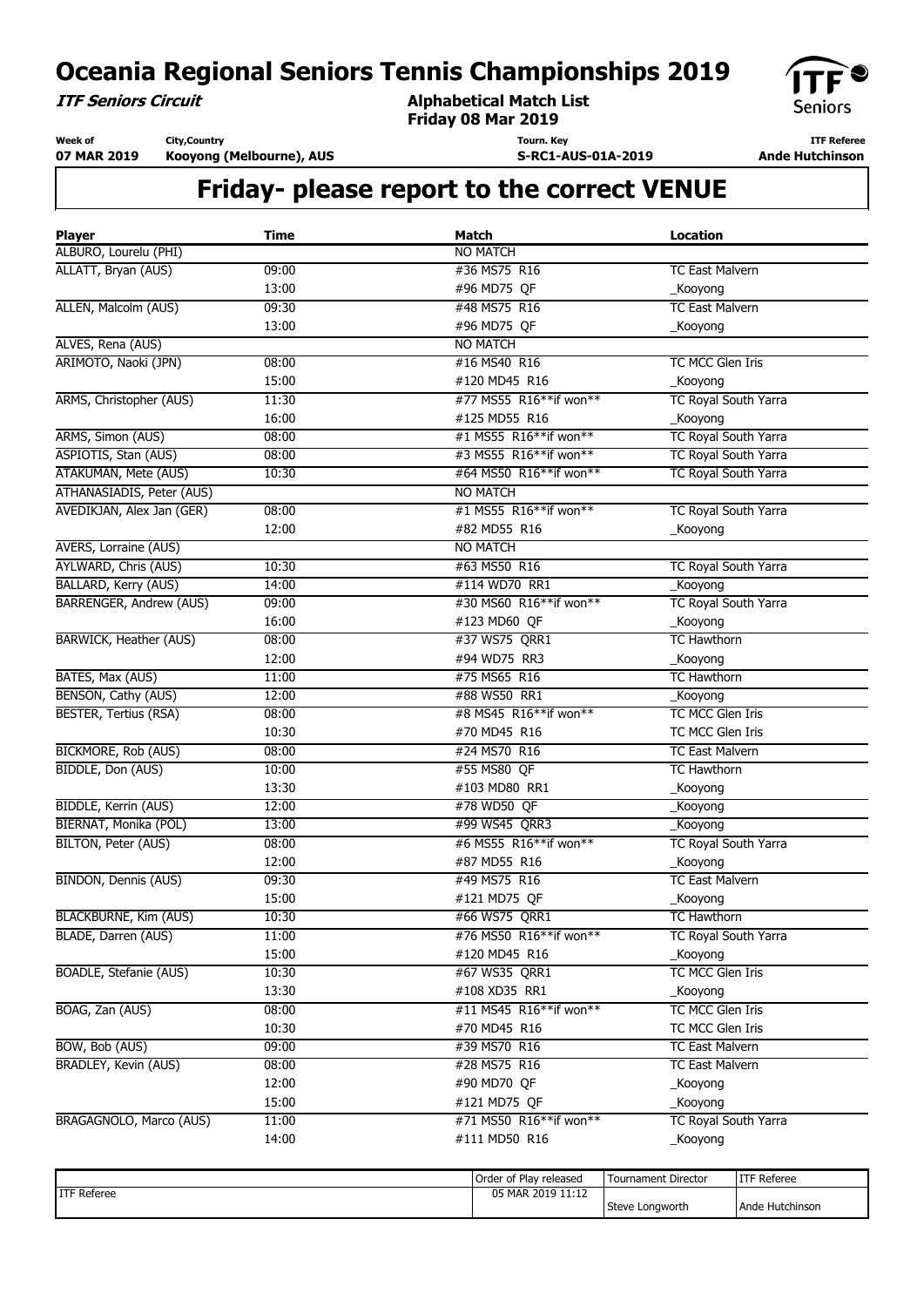**ITF Seniors Circuit**

**Week of**

**Alphabetical Match List Friday 08 Mar 2019**

**Tourn. Key**

**S-RC1-AUS-01A-2019**



**ITF Referee Ande Hutchinson** 

**07 MAR 2019 City,Country Kooyong (Melbourne), AUS**

| <b>Player</b>                 | <b>Time</b> | <b>Match</b>           | <b>Location</b>                                  |  |  |
|-------------------------------|-------------|------------------------|--------------------------------------------------|--|--|
| BROADBENT, Jarrod (AUS)       | 08:00       | #8 MS45 R16            | TC MCC Glen Iris                                 |  |  |
|                               | 12:00       | #93 MD45 R16           | _Kooyong                                         |  |  |
| <b>BROPHY, Phillip (AUS)</b>  | 08:00       | #23 MS65 R16**if won** | <b>TC Hawthorn</b>                               |  |  |
| <b>BULLE, Sally (AUS)</b>     |             | <b>NO MATCH</b>        |                                                  |  |  |
| <b>BURNELL, Grant (AUS)</b>   | 08:00       | #7 MS55 R16**if won**  | <b>TC Royal South Yarra</b>                      |  |  |
|                               | 12:00       | #87 MD55 R16           | _Kooyong                                         |  |  |
| <b>BURROWS, Tim (AUS)</b>     | 10:30       | #64 MS50 R16**if won** | TC Royal South Yarra                             |  |  |
|                               | 14:00       | #113 MD45 R16          | _Kooyong                                         |  |  |
| BUSBY, Glenn (AUS)            | 12:30       | #15 MS60 R16           | _Kooyong                                         |  |  |
| BUTLER, John (AUS)            | 09:00       | #36 MS75 R16           | <b>TC East Malvern</b>                           |  |  |
| BUZZA, Judith (AUS)           | 10:00       | #58 WS60 R16           | <b>TC East Malvern</b>                           |  |  |
| CADMAN, David (AUS)           | 08:00       | #25 MS70 R16           | <b>TC East Malvern</b>                           |  |  |
|                               | 12:00       | #92 MD70 QF            | _Kooyong                                         |  |  |
| CAIN, Bryan (AUS)             |             | <b>NO MATCH</b>        |                                                  |  |  |
| CALLANAN, Tim (AUS)           | 09:30       | #44 MS40 R16**if won** | TC MCC Glen Iris                                 |  |  |
|                               | 13:30       | #109 MD40 QF           | _Kooyong                                         |  |  |
| CALLARD, Mike (NZL)           | 08:00       | #6 MS55 R16**if won**  | TC Royal South Yarra                             |  |  |
|                               | 12:00       | #81 MD55 R16           | _Kooyong                                         |  |  |
|                               | 16:00       | #127 XD55 R16          | _Kooyong                                         |  |  |
| CAMPLING, Carol (AUS)         | 09:30       | #47 WS70 QRR1          | <b>TC Hawthorn</b>                               |  |  |
| CAPPARELLI, Tony (AUS)        | 08:00       | #16 MS40 R16**if won** | TC MCC Glen Iris                                 |  |  |
|                               | 13:30       | #109 MD40 OF           | _Kooyong                                         |  |  |
| CARUANA, Peter (AUS)          | 10:00       | #52 MS50 R16**if won** | TC Royal South Yarra                             |  |  |
|                               | 13:00       | #102 MD40 QF           | _Kooyong                                         |  |  |
| CASSEL, Diane (AUS)           | 13:30       | #106 WD50 QF           | <b>Kooyong</b>                                   |  |  |
| CLARKSON, Anna (AUS)          |             | <b>NO MATCH</b>        |                                                  |  |  |
| CONROY, Matthew (AUS)         | 09:00       | #33 MS40 R16           | TC MCC Glen Iris                                 |  |  |
| CONWAY, Ash (AUS)             | 08:00       | #14 MS45 R16**if won** | TC MCC Glen Iris                                 |  |  |
| COWLEY, Wayne (AUS)           | 08:00       | #23 MS65 R16           | <b>TC Hawthorn</b>                               |  |  |
|                               | 12:00       | #84 MD65 QF            | _Kooyong                                         |  |  |
| COX, Arthur (AUS)             | 09:00       | #35 MS80 R16           | <b>TC Hawthorn</b>                               |  |  |
|                               | 13:30       | #104 MD80 RR1          | _Kooyong                                         |  |  |
| CRANSTON, Karen (NZL)         | 10:00       | #59 WS55 R16           | <b>TC East Malvern</b>                           |  |  |
|                               | 13:30       | #106 WD50 QF           | _Kooyong                                         |  |  |
|                               | 15:30       | #130 XD55 R16          | _Kooyong                                         |  |  |
| CRUMP, Kevin (AUS)            | 10:00       | #54 MS80 QF            | <b>TC Hawthorn</b>                               |  |  |
|                               |             |                        |                                                  |  |  |
| CURPHEY, Kara (AUS)           | 13:30       | #104 MD80 RR1          | _Kooyong                                         |  |  |
|                               |             | <b>NO MATCH</b>        |                                                  |  |  |
| CYPRIEN, Kerryn (AUS)         | 09:00       | #38 WS50 RR1           | TC MCC Glen Iris                                 |  |  |
| <b>CYPRIEN, Patrick (AUS)</b> | 11:30       | #77 MS55 R16**if won** | TC Royal South Yarra                             |  |  |
|                               | 16:00       | #126 MD55 R16          | _Kooyong                                         |  |  |
| DANCE, Stephen (AUS)          | 09:00       | #31 MS60 R16           | TC Royal South Yarra                             |  |  |
|                               | 12:00       | #95 MD60 QF            | _Kooyong                                         |  |  |
| DAVEY, Roger (AUS)            | 12:00       | #92 MD70 QF            | _Kooyong                                         |  |  |
| DAVIS, Ian (AUS)              | 09:30       | #49 MS75 R16           | <b>TC East Malvern</b>                           |  |  |
|                               | 15:00       | #121 MD75 QF           | _Kooyong                                         |  |  |
| DE GOUY, Gilles (NZL)         | 08:00       | #9 MS45 R16            | TC MCC Glen Iris                                 |  |  |
| DEMUTH, Cushla (AUS)          | 09:30       | #46 WS70 QRR1          | TC Hawthorn                                      |  |  |
|                               | 14:00       | #114 WD70 RR1          | _Kooyong                                         |  |  |
|                               |             | Order of Play released | <b>Tournament Director</b><br><b>ITF Referee</b> |  |  |
| <b>ITF Referee</b>            |             | 05 MAR 2019 11:12      | Steve Longworth<br>Ande Hutchinson               |  |  |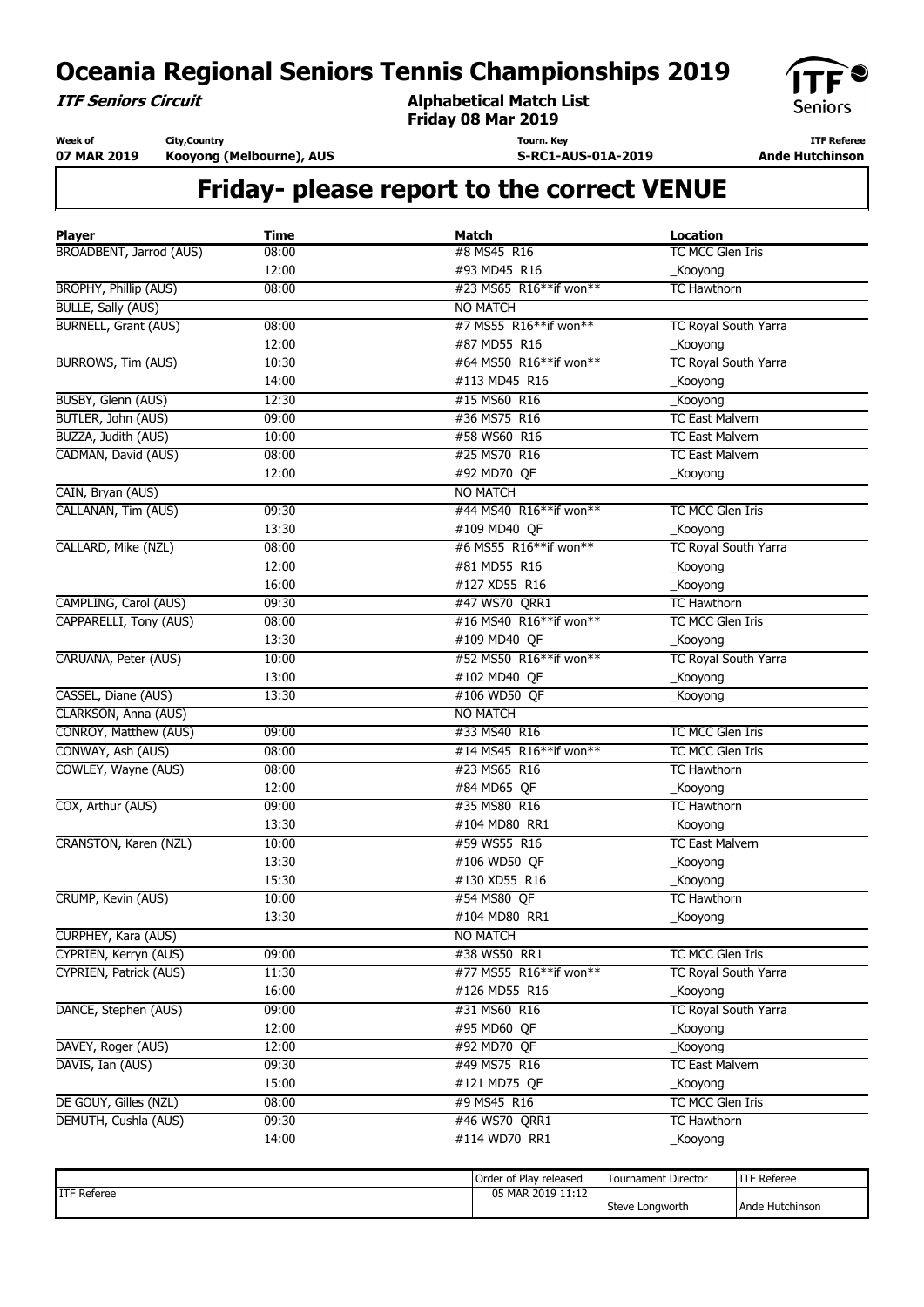**ITF Seniors Circuit**

**Week of**

**Alphabetical Match List Friday 08 Mar 2019**

**Tourn. Key**

**S-RC1-AUS-01A-2019**



**ITF Referee Ande Hutchinson** 

**07 MAR 2019 City,Country Kooyong (Melbourne), AUS**

| <b>Player</b>                       | <b>Time</b> | <b>Match</b> |                        | <b>Location</b>             |                    |
|-------------------------------------|-------------|--------------|------------------------|-----------------------------|--------------------|
| <b>DESTRADI, Steve (AUS)</b>        | 10:00       |              | #51 MS50 R16**if won** | <b>TC Royal South Yarra</b> |                    |
|                                     | 14:00       |              | #112 MD50 R16          | _Kooyong                    |                    |
| <b>DEUTSCH-WATSON, Ulrike (AUS)</b> | 12:00       |              | #78 WD50 QF            | _Kooyong                    |                    |
| DICK, Ken (AUS)                     | 08:00       |              | #20 MS65 R16**if won** | <b>TC Hawthorn</b>          |                    |
|                                     | 12:00       |              | #83 MD65 QF            | _Kooyong                    |                    |
| DODSON, Richard (AUS)               | 08:00       |              | #10 MS45 R16           | TC MCC Glen Iris            |                    |
| DUFFY-BURGESS, Marietta (NZL)       | 13:30       |              | #107 WD60 QF           | _Kooyong                    |                    |
|                                     | 16:00       |              | #127 XD55 R16          | _Kooyong                    |                    |
| EADES, Mark (AUS)                   | 14:00       |              | #115 XD35 RR1          | _Kooyong                    |                    |
| EADES, Melanie (AUS)                | 14:00       |              | #115 XD35 RR1          | _Kooyong                    |                    |
| ELIAS, Esteban (CHI)                | 08:00       |              | #12 MS45 R16           | TC MCC Glen Iris            |                    |
| ELLEY, Jeanette (NZL)               | 10:00       |              | #58 WS60 R16           | <b>TC East Malvern</b>      |                    |
|                                     | 13:30       |              | #105 WD50 R16          | _Kooyong                    |                    |
| ELLIS, Dean (AUS)                   | 08:00       |              | #3 MS55 R16**if won**  | TC Royal South Yarra        |                    |
| <b>ERAKOVIC, Stevan (AUS)</b>       | 09:30       |              | #42 MS60 R16**if won** | <b>TC Royal South Yarra</b> |                    |
|                                     | 14:30       |              | #119 MD60 QF           | _Kooyong                    |                    |
| ETO, Nobuhiko (AUS)                 | 08:00       |              | #5 MS55 R16**if won**  | <b>TC Royal South Yarra</b> |                    |
| EVANS, Mike (AUS)                   | 12:00       |              | #91 MD70 QF            | _Kooyong                    |                    |
|                                     | 15:30       |              | #124 MD60 R16          | _Kooyong                    |                    |
| EVANS, Ronald (AUS)                 | 12:30       |              | #15 MS60 R16**if won** | _Kooyong                    |                    |
| EVERETT, Rosemary (AUS)             | 15:30       |              | #122 XD55 R16          | _Kooyong                    |                    |
| FASCIANI, Gino (AUS)                | 10:30       |              | #62 MS50 R16**if won** | TC Royal South Yarra        |                    |
| FAUX, Bert (AUS)                    | 12:00       |              | #92 MD70 QF            | _Kooyong                    |                    |
| FERGUSON, Bruce (AUS)               | 08:00       |              | #7 MS55 R16**if won**  | TC Royal South Yarra        |                    |
|                                     | 16:00       |              | #125 MD55 R16          | _Kooyong                    |                    |
| FERGUSON, Maya (AUS)                | 13:30       |              | #105 WD50 R16          | _Kooyong                    |                    |
| FERGUSON, Paul (AUS)                | 08:00       |              | #10 MS45 R16**if won** | TC MCC Glen Iris            |                    |
| FERGUSON, Sue (AUS)                 | 13:30       |              | #105 WD50 R16          | _Kooyong                    |                    |
| FIDLER, Julie (AUS)                 | 13:30       |              | #106 WD50 QF           | _Kooyong                    |                    |
| FILDES, John (AUS)                  | 09:00       |              | #35 MS80 R16           | <b>TC Hawthorn</b>          |                    |
|                                     | 13:30       |              | #103 MD80 RR1          | _Kooyong                    |                    |
| FINE, Stephen (AUS)                 | 08:00       |              | #21 MS65 R16**if won** | <b>TC Hawthorn</b>          |                    |
| FLYNN, Paschal (AUS)                |             |              | <b>NO MATCH</b>        |                             |                    |
| FOOT, Steven (AUS)                  | 12:00       |              | #93 MD45 R16           | _Kooyong                    |                    |
| FORD, Michael (AUS)                 | 13:00       |              | #98 MS60 R16           | _Kooyong                    |                    |
|                                     | 16:00       |              | #123 MD60 QF           | _Kooyong                    |                    |
| FOSTER, Brenda (AUS)                | 12:00       |              | #78 WD50 QF            | _Kooyong                    |                    |
| FUNTERA, Ramon (AUS)                | 08:00       |              | #25 MS70 R16           | <b>TC East Malvern</b>      |                    |
| GALLARDO, Roberto (ESP)             | 08:00       |              | #10 MS45 R16**if won** | TC MCC Glen Iris            |                    |
| GAMBARO, Dom (AUS)                  | 08:00       |              | #3 MS55 R16**if won**  | TC Royal South Yarra        |                    |
| GARD, Peter (AUS)                   | 08:00       |              | #4 MS55 R16**if won**  | TC Royal South Yarra        |                    |
|                                     | 12:00       |              | #80 MD55 R16           | _Kooyong                    |                    |
|                                     | 15:30       |              | #122 XD55 R16          | _Kooyong                    |                    |
| GEMMEL, Isabelle (GER)              |             |              | <b>NO MATCH</b>        |                             |                    |
| GIANNAKOPOULOS, Demetra (AUS)       | 12:00       |              | #88 WS50 RR1           | <b>Kooyong</b>              |                    |
| GILL, John (AUS)                    |             |              | <b>NO MATCH</b>        |                             |                    |
| GISCA, Vladimir (AUS)               |             |              |                        |                             |                    |
|                                     | 11:00       |              | #76 MS50 R16**if won** | TC Royal South Yarra        |                    |
|                                     | 14:00       |              | #112 MD50 R16          | <b>Kooyong</b>              |                    |
| GODDARD, Sara (AUS)                 |             |              | <b>NO MATCH</b>        |                             |                    |
| GORDON, Mary (AUS)                  | 12:00       |              | #94 WD75 RR3           | _Kooyong                    |                    |
|                                     |             |              | Order of Play released | <b>Tournament Director</b>  | <b>ITF Referee</b> |
| <b>ITF Referee</b>                  |             |              | 05 MAR 2019 11:12      | Steve Longworth             | Ande Hutchinson    |
|                                     |             |              |                        |                             |                    |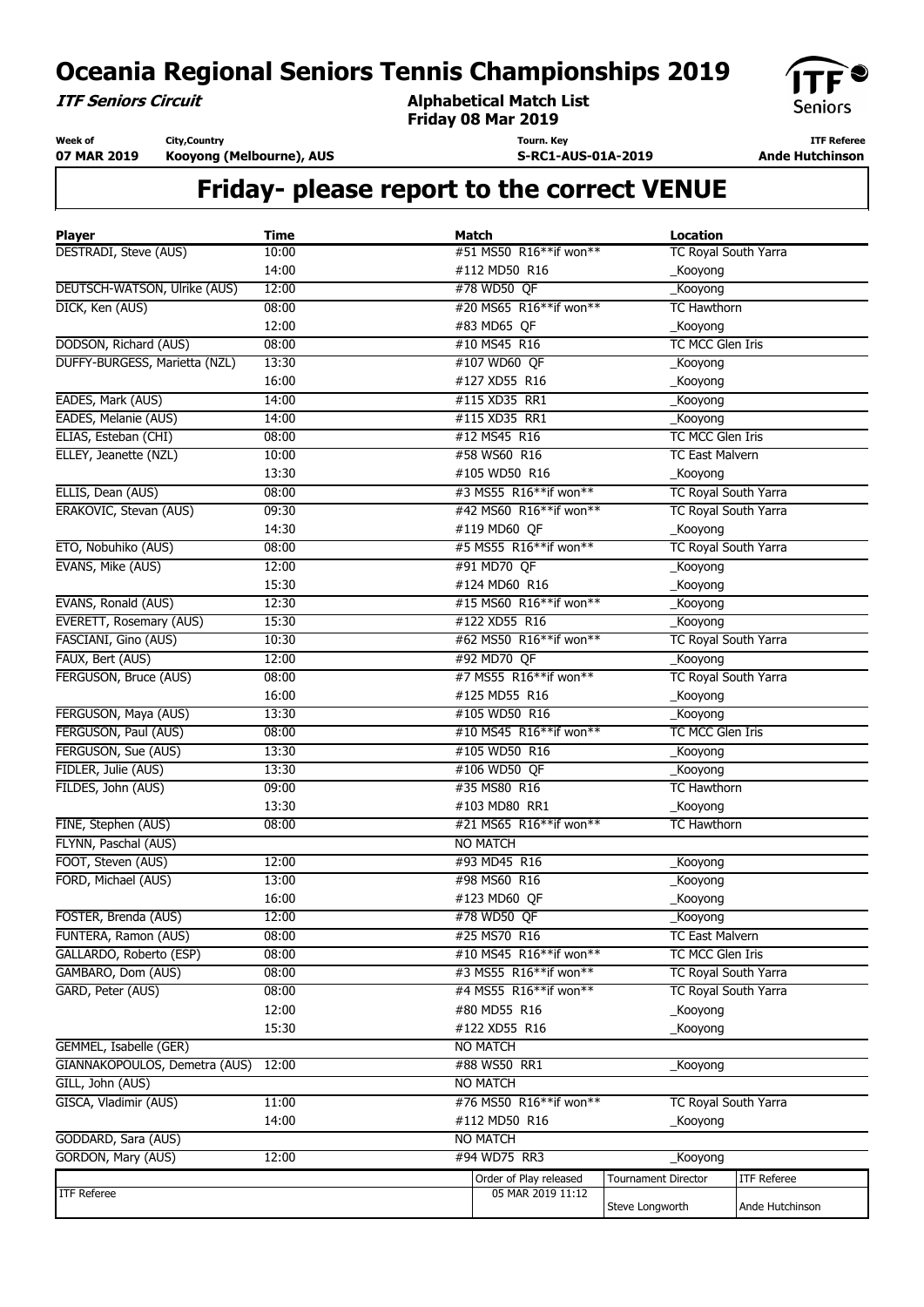**ITF Seniors Circuit**

**Week of**

**Alphabetical Match List Friday 08 Mar 2019**

**Tourn. Key**

**S-RC1-AUS-01A-2019**



**ITF Referee Ande Hutchinson** 

**07 MAR 2019 City,Country Kooyong (Melbourne), AUS**

| <b>Player</b>               | <b>Time</b> | <b>Match</b>            | <b>Location</b>             |                    |
|-----------------------------|-------------|-------------------------|-----------------------------|--------------------|
| GRANT, John (AUS)           | 08:00       | #1 MS55 R16**if won**   | <b>TC Royal South Yarra</b> |                    |
|                             | 14:00       | #112 MD50 R16           | _Kooyong                    |                    |
|                             | 16:00       | #126 MD55 R16           | _Kooyong                    |                    |
| GREAVES, Brian (AUS)        | 10:00       | #55 MS80 QF             | <b>TC Hawthorn</b>          |                    |
|                             | 13:30       | #104 MD80 RR1           | _Kooyong                    |                    |
| GREEN, Kevin (AUS)          | 09:30       | #48 MS75 R16            | <b>TC East Malvern</b>      |                    |
|                             | 13:00       | #96 MD75 QF             | _Kooyong                    |                    |
| GRIFFITH, Lou (AUS)         | 14:30       | #118 WD70 RR1           | _Kooyong                    |                    |
| HABEL, Ronnie (AUS)         | 09:00       | #17 MS65 R16**if won**  | <b>TC Hawthorn</b>          |                    |
|                             | 12:00       | #86 MD65 R16            | _Kooyong                    |                    |
| HADDON, Joanne (AUS)        |             | <b>NO MATCH</b>         |                             |                    |
| HAINES, Brett Edward (AUS)  | 14:00       | #110 MD50 R16           | _Kooyong                    |                    |
| HAINES, Rob (AUS)           | 08:00       | #26 MS70 R16            | <b>TC East Malvern</b>      |                    |
|                             | 12:00       | #91 MD70 QF             | _Kooyong                    |                    |
| HALL, Robert (AUS)          | 08:00       | #27 MS75 R16            | <b>TC East Malvern</b>      |                    |
|                             | 15:00       | #121 MD75 QF            | _Kooyong                    |                    |
| HAMPTON, Peter (NZL)        | 16:00       | #123 MD60 QF            | _Kooyong                    |                    |
| HANBURY-BROWN, Robert (AUS) | 09:00       | #30 MS60 R16            | TC Royal South Yarra        |                    |
|                             | 12:00       | #80 MD55 R16            | _Kooyong                    |                    |
|                             | 14:30       | #119 MD60 QF            | _Kooyong                    |                    |
| HANCY, Judy (AUS)           | 12:00       | #94 WD75 RR3            | _Kooyong                    |                    |
| HANSSEN, Anton (AUS)        | 08:00       | #13 MS45 R16**if won**  | TC MCC Glen Iris            |                    |
|                             | 13:00       | #101 MD45 R16           | _Kooyong                    |                    |
| HARDY, Mark (AUS)           | 08:00       | #6 MS55 R16**if won**   | TC Royal South Yarra        |                    |
|                             | 12:00       | #81 MD55 R16            | _Kooyong                    |                    |
| HARRINGTON, Jai (AUS)       | 08:00       | #16 MS40 R16**if won**  | TC MCC Glen Iris            |                    |
|                             | 10:30       | #70 MD45 R16            | TC MCC Glen Iris            |                    |
|                             | 14:00       | #115 XD35 RR1           | _Kooyong                    |                    |
| HARRISON, Wendy (AUS)       | 16:00       | #127 XD55 R16           | _Kooyong                    |                    |
| HASIOTIS, Arthur (AUS)      | 15:00       | #128 MD40 QF            | _Kooyong                    |                    |
| HASSETT, David (AUS)        | 12:00       | #89 MS40 R16            | Kooyong                     |                    |
| HASSETT, Wayne (AUS)        |             | <b>NO MATCH</b>         |                             |                    |
| HAYSHAM-WEIDNER, Troy (AUS) |             | <b>NO MATCH</b>         |                             |                    |
| HENNI, Abdel-Wahid (ALG)    | 10:00       | #53 MS35 R16            | TC MCC Glen Iris            |                    |
| <b>HILL, Michelle (AUS)</b> | 10:30       | #69 WS55 R16            | <b>TC East Malvern</b>      |                    |
| HOBSON, Terry (AUS)         | 09:00       | #32 MS60 R16**if won**  | <b>TC Royal South Yarra</b> |                    |
| HOGHTON, Kylie (AUS)        | 13:00       | #99 WS45 QRR3           | _Kooyong                    |                    |
| HOLCOMBE, Greg (AUS)        | 08:00       | #22 MS65 R16**if won**  | <b>TC Hawthorn</b>          |                    |
|                             | 12:00       | #84 MD65 OF             | _Kooyong                    |                    |
| HOLCOMBE, Helen (AUS)       | 14:30       | #117 WD65 RR3           | _Kooyong                    |                    |
| HOOPER, Allen (AUS)         | 08:00       | #20 MS65 R16**if won**  | <b>TC Hawthorn</b>          |                    |
|                             | 12:00       | #86 MD65 R16            | _Kooyong                    |                    |
| HOOPPELL, Judy (AUS)        | 13:00       | #97 WD50 QF             | _Kooyong                    |                    |
| HOWARD, Michael (AUS)       | 08:00       | #18 MS65 R16            | <b>TC Hawthorn</b>          |                    |
|                             | 12:00       | #85 MD65 QF             | <b>Kooyong</b>              |                    |
| HOWES, Bob (AUS)            |             | <b>NO MATCH</b>         |                             |                    |
| HOWES, Wanda (AUS)          | 13:00       | #97 WD50 QF             | _Kooyong                    |                    |
| <b>HUGHES, Robert (AUS)</b> | 12:00       | #90 MD70 QF<br>_Kooyong |                             |                    |
| ILOTT, Matt (AUS)           | 11:00       | #76 MS50 R16            | TC Royal South Yarra        |                    |
| ISHIMARU, Akira (JPN)       | 08:00       | #29 MS75 R16            | <b>TC East Malvern</b>      |                    |
|                             |             | Order of Play released  | <b>Tournament Director</b>  | <b>ITF Referee</b> |
| <b>ITF Referee</b>          |             | 05 MAR 2019 11:12       |                             |                    |
|                             |             |                         | Steve Longworth             | Ande Hutchinson    |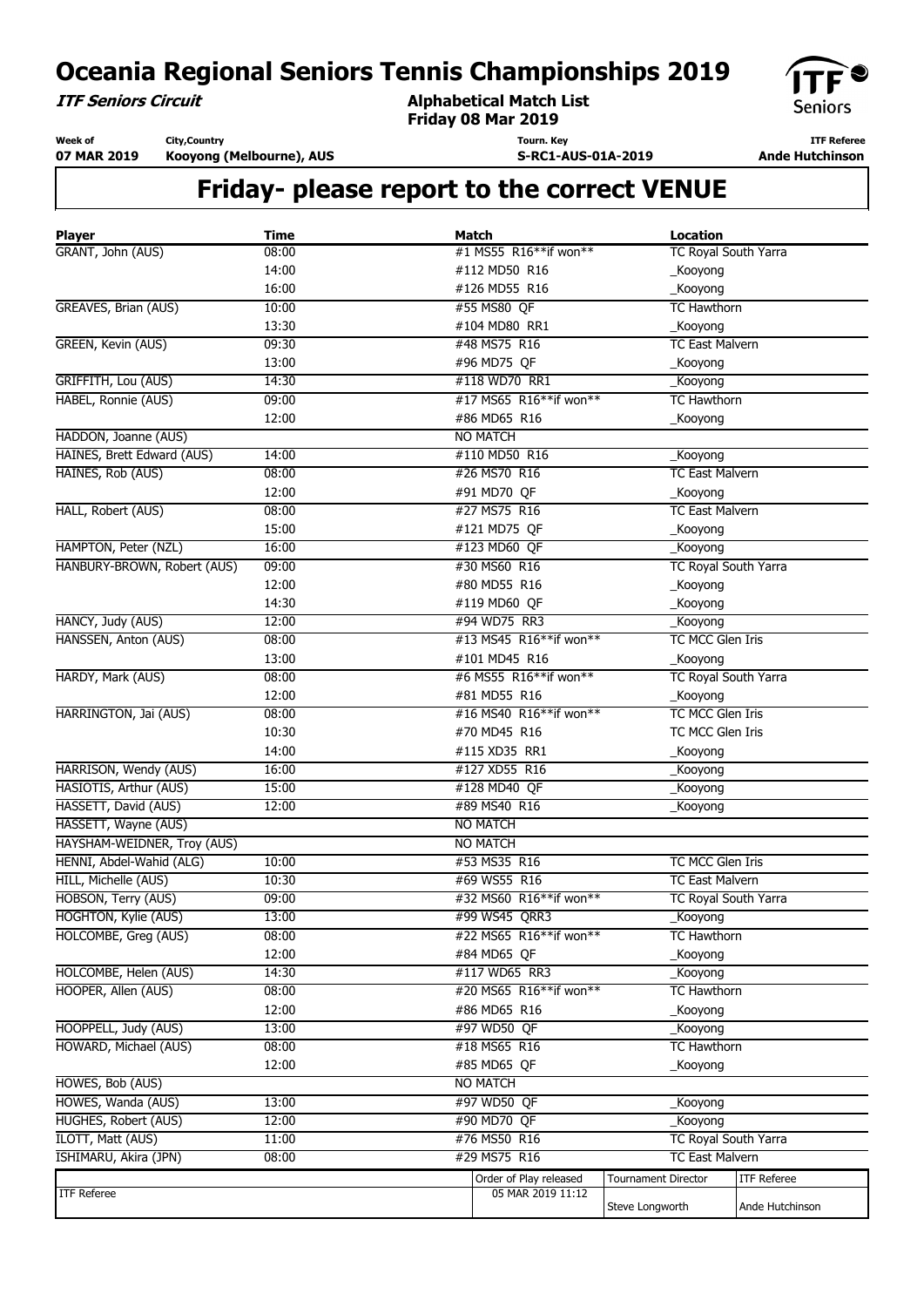**ITF Seniors Circuit**

**Week of**

**Alphabetical Match List Friday 08 Mar 2019**

**Tourn. Key**

**S-RC1-AUS-01A-2019**



**ITF Referee Ande Hutchinson** 

**07 MAR 2019 City,Country Kooyong (Melbourne), AUS**

| <b>Player</b><br>JABBOUR, Nabil (AUS) | <b>Time</b><br>09:00 | <b>Match</b><br>#39 MS70 R16 | <b>Location</b><br><b>TC East Malvern</b> |                    |
|---------------------------------------|----------------------|------------------------------|-------------------------------------------|--------------------|
| JARMAN, Ian (AUS)                     | 08:00                | #6 MS55 R16**if won**        | TC Royal South Yarra                      |                    |
|                                       | 16:00                | #126 MD55 R16                | _Kooyong                                  |                    |
| JENKINS, Peter (AUS)                  | 08:00                | #20 MS65 R16                 | <b>TC Hawthorn</b>                        |                    |
|                                       | 12:00                | #85 MD65 QF                  | _Kooyong                                  |                    |
| JENSEN, Noel (AUS)                    | 09:30                | #40 MS60 R16**if won**       | <b>TC Royal South Yarra</b>               |                    |
| JOHNS, Jan (AUS)                      | 11:00                | #73 WS70 QRR1                | <b>TC Hawthorn</b>                        |                    |
|                                       | 14:30                | #118 WD70 RR1                | _Kooyong                                  |                    |
| JOVANOVIC, Igor (AUS)                 | 10:00                | #51 MS50 R16                 | <b>TC Royal South Yarra</b>               |                    |
| JUNGWIRTH, Tamara (AUS)               |                      | <b>NO MATCH</b>              |                                           |                    |
| KELLEN, Sharon (AUS)                  |                      | <b>NO MATCH</b>              |                                           |                    |
| KELLER, Peter (AUS)                   | 08:00                | #28 MS75 R16                 | <b>TC East Malvern</b>                    |                    |
| KERSLEY, Tyson (AUS)                  | 08:00                | #12 MS45 R16**if won**       | TC MCC Glen Iris                          |                    |
| KING, Mary (AUS)                      |                      | <b>NO MATCH</b>              |                                           |                    |
| KIRBY, Alan (AUS)                     | 09:30                | #50 MS70 R16                 | <b>TC East Malvern</b>                    |                    |
| KRONK, Dennis (AUS)                   | 08:00                | #22 MS65 R16**if won**       | <b>TC Hawthorn</b>                        |                    |
|                                       | 12:00                | #84 MD65 QF                  | _Kooyong                                  |                    |
|                                       | 14:30                | #119 MD60 QF                 | _Kooyong                                  |                    |
| KURTI, Agim (AUS)                     |                      | NO MATCH                     |                                           |                    |
| KYPRIOTIS, George (AUS)               | 08:00                | #8 MS45 R16**if won**        | TC MCC Glen Iris                          |                    |
|                                       | 12:00                | #93 MD45 R16                 | _Kooyong                                  |                    |
| LAWRENCE, John (NZL)                  | 08:00                | #41 MS60 R16**if won**       | TC Royal South Yarra                      |                    |
|                                       | 13:30                | #116 MD55 R16                |                                           |                    |
|                                       | 15:30                | #130 XD55 R16                | _Kooyong                                  |                    |
|                                       |                      |                              | _Kooyong                                  |                    |
| LIM, Justin (AUS)                     | 13:00                | #100 MS40 R16**if won**      | _Kooyong                                  |                    |
|                                       | 15:00                | #128 MD40 QF                 | _Kooyong                                  |                    |
| LOF, Lennart (SWE)                    | 09:00                | #17 MS65 R16**if won**       | <b>TC Hawthorn</b>                        |                    |
|                                       | 12:00                | #83 MD65 QF                  | _Kooyong                                  |                    |
| LONGRIDGE, Ben (AUS)                  | 13:30                | #108 XD35 RR1                | _Kooyong                                  |                    |
| LOS SANTOS, Juan (AUS)                | 12:00                | #91 MD70 QF                  | _Kooyong                                  |                    |
| LOVEGROVE, Warren (NZL)               | 10:00                | #52 MS50 R16**if won**       | <b>TC Royal South Yarra</b>               |                    |
|                                       | 14:00                | #113 MD45 R16                | _Kooyong                                  |                    |
| MACCOLL, Cameron (AUS)                | 13:00                | #101 MD45 R16                | _Kooyong                                  |                    |
| MACFARLANE, Stuart (AUS)              | 12:00                | #83 MD65 QF                  | _Kooyong                                  |                    |
| MACK, Phil (AUS)                      | 13:00                | #101 MD45 R16                | _Kooyong                                  |                    |
| MADDERN, Dennis (AUS)                 | 08:00                | #19 MS65 R16                 | <b>TC Hawthorn</b>                        |                    |
|                                       | 12:00                | #83 MD65 QF                  | _Kooyong                                  |                    |
| MADDISON, Jan (AUS)                   | 09:30                | #46 WS70 QRR1                | <b>TC Hawthorn</b>                        |                    |
|                                       | 14:00                | #114 WD70 RR1                | _Kooyong                                  |                    |
| MAHER, John (AUS)                     | 09:00                | #32 MS60 R16**if won**       | TC Royal South Yarra                      |                    |
| MANSFIELD, John (AUS)                 | 10:00                | #54 MS80 OF                  | <b>TC Hawthorn</b>                        |                    |
|                                       | 13:30                | #103 MD80 RR1                | _Kooyong                                  |                    |
| MARTIN, Andrew (AUS)                  | 11:00                | #72 MS50 R16**if won**       | TC Royal South Yarra                      |                    |
|                                       | 14:00                | #111 MD50 R16                | _Kooyong                                  |                    |
| MARTIN, Jonathan (AUS)                | 08:00                | #12 MS45 R16**if won**       | TC MCC Glen Iris                          |                    |
|                                       | 10:30                | #70 MD45 R16                 | TC MCC Glen Iris                          |                    |
| MATHESON, Brad (AUS)                  | 08:00                | #2 MS55 R16**if won**        | TC Royal South Yarra                      |                    |
|                                       | 12:00                | #82 MD55 R16                 | _Kooyong                                  |                    |
| MATHEW, Ashok (AUS)                   | 09:00                | #33 MS40 R16                 | TC MCC Glen Iris                          |                    |
|                                       | 13:30                | #109 MD40 OF                 | _Kooyong                                  |                    |
|                                       |                      | Order of Play released       | <b>Tournament Director</b>                | <b>ITF Referee</b> |
| <b>ITF Referee</b>                    |                      | 05 MAR 2019 11:12            |                                           |                    |
|                                       |                      |                              | Steve Longworth                           | Ande Hutchinson    |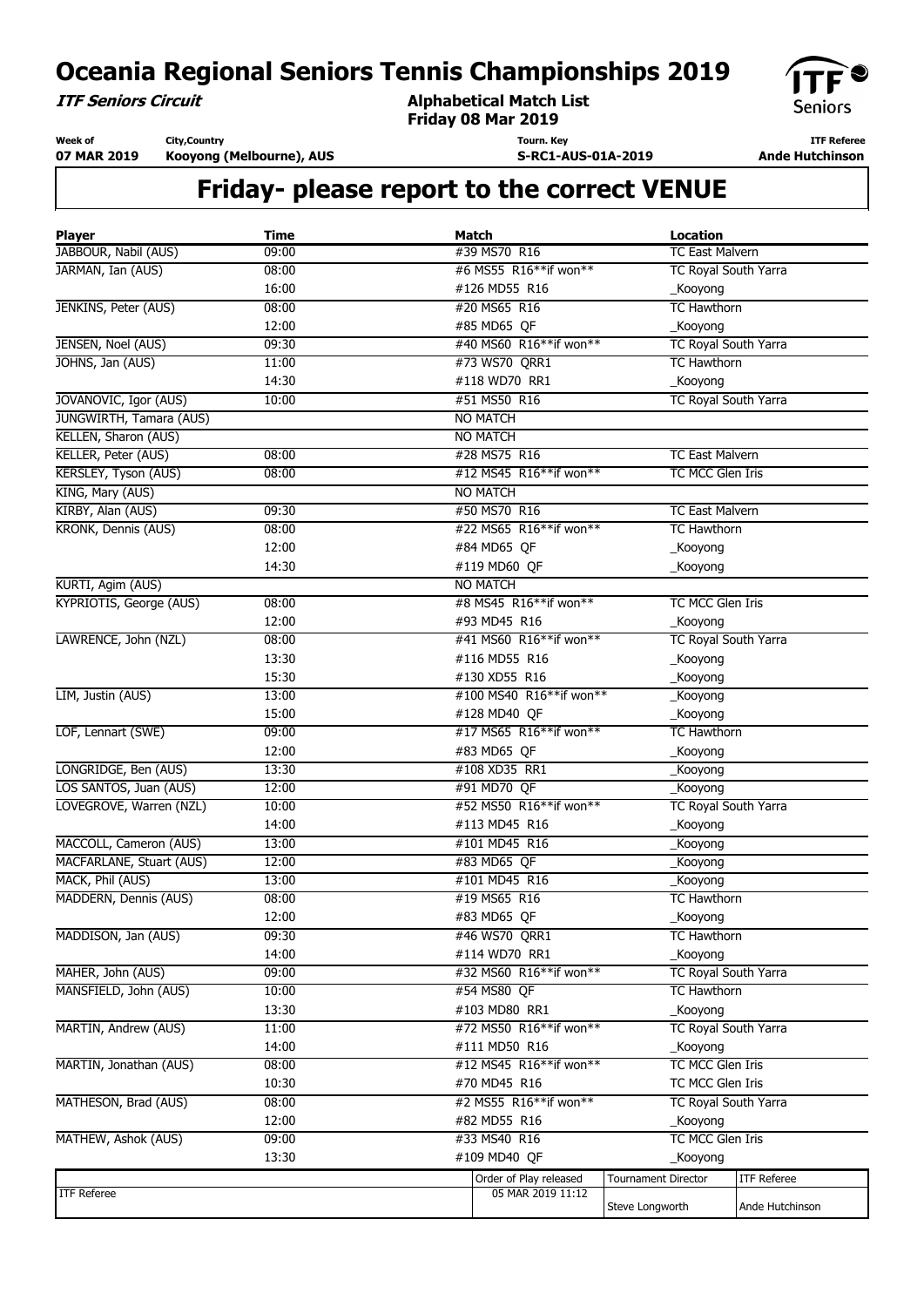**ITF Seniors Circuit**

**Week of**

**Alphabetical Match List Friday 08 Mar 2019**

**Tourn. Key**

**S-RC1-AUS-01A-2019**



**ITF Referee Ande Hutchinson** 

**07 MAR 2019 City,Country Kooyong (Melbourne), AUS**

| <b>Player</b>                  | <b>Time</b> | <b>Match</b>           | <b>Location</b>             |                    |
|--------------------------------|-------------|------------------------|-----------------------------|--------------------|
| MAZO, Leonid (RUS)             | 09:30       | #45 MS40 R16           | TC MCC Glen Iris            |                    |
|                                | 13:00       | #102 MD40 QF           | _Kooyong                    |                    |
| MCCLAY, Gavin (NZL)            |             | <b>NO MATCH</b>        |                             |                    |
| MCGHIE, Norma (AUS)            |             | <b>NO MATCH</b>        |                             |                    |
| MCINNES, Steven (AUS)          | 09:00       | #31 MS60 R16**if won** | <b>TC Royal South Yarra</b> |                    |
| MCKELLAR, Vivienne (AUS)       | 10:00       | #57 WS60 R16           | <b>TC East Malvern</b>      |                    |
|                                | 13:30       | #107 WD60 QF           | _Kooyong                    |                    |
| MCKENZIE, Rod (AUS)            | 10:30       | #63 MS50 R16**if won** | TC Royal South Yarra        |                    |
|                                | 14:00       | #111 MD50 R16          | _Kooyong                    |                    |
| MCLEAN, Belinda (AUS)          |             | <b>NO MATCH</b>        |                             |                    |
| MCLELLAN, Terry (AUS)          |             | <b>NO MATCH</b>        |                             |                    |
| MCNAMARA, John (AUS)           | 10:00       | #53 MS35 R16           | TC MCC Glen Iris            |                    |
|                                | 13:00       | #102 MD40 QF           | _Kooyong                    |                    |
| MECKLENBURG, Denis (GER)       | 13:00       | #100 MS40 R16          | _Kooyong                    |                    |
| MEGGS, Jill (AUS)              | 12:00       | #78 WD50 QF            | _Kooyong                    |                    |
|                                | 15:30       | #130 XD55 R16          | _Kooyong                    |                    |
| MEICHSNER, Barbara (AUS)       | 10:30       | #66 WS75 QRR1          | <b>TC Hawthorn</b>          |                    |
|                                | 14:00       | #114 WD70 RR1          | _Kooyong                    |                    |
| <b>MERCHANT, Duane (AUS)</b>   | 10:30       | #61 MS45 R16**if won** | <b>TC Hawthorn</b>          |                    |
| MIDDLETON, Brad (AUS)          | 08:00       | #7 MS55 R16**if won**  | TC Royal South Yarra        |                    |
|                                | 12:00       | #81 MD55 R16           | _Kooyong                    |                    |
| MIHELYI, Dennis (AUS)          | 13:00       | #98 MS60 R16**if won** | _Kooyong                    |                    |
|                                | 15:30       | #124 MD60 R16          | _Kooyong                    |                    |
| MIJIC, Danijela (AUS)          | 10:30       | #68 WS35 QRR3          | TC MCC Glen Iris            |                    |
|                                | 14:00       | #115 XD35 RR1          | _Kooyong                    |                    |
| MITTERMAIR, Bob (AUS)          | 08:00       | #4 MS55 R16**if won**  | TC Royal South Yarra        |                    |
|                                | 12:00       | #87 MD55 R16           | _Kooyong                    |                    |
| MONTERO VIZCAINO, Miguel Angel |             | <b>NO MATCH</b>        |                             |                    |
| MOORE, Martin (AUS)            | 12:30       | #15 MS60 R16**if won** | _Kooyong                    |                    |
| MOSER, Frank (GER)             | 09:30       | #44 MS40 R16**if won** | TC MCC Glen Iris            |                    |
| MURPHY, Julie (AUS)            | 13:00       | #97 WD50 QF            | _Kooyong                    |                    |
| MYERS, Eddie (AUS)             | 08:00       | #4 MS55 R16**if won**  | TC Royal South Yarra        |                    |
| MYERS, Stephen (AUS)           | 09:30       | #40 MS60 R16           | TC Royal South Yarra        |                    |
| NEKRASOVA, Tatiana (RUS)       | 10:30       | #69 WS55 R16           | <b>TC East Malvern</b>      |                    |
|                                | 15:30       | #122 XD55 R16          | _Kooyong                    |                    |
| NGAUORA, Noa (AUS)             | 08:00       | #1 MS55 R16**if won**  | TC Royal South Yarra        |                    |
|                                | 13:30       | #116 MD55 R16          | _Kooyong                    |                    |
| NIELSEN, Howard (AUS)          | 08:00       | #21 MS65 R16           | <b>TC Hawthorn</b>          |                    |
|                                | 12:00       | #86 MD65 R16           | _Kooyong                    |                    |
| NOBECHI, Hayato (JPN)          | 10:30       | #65 MS35 R16           | TC MCC Glen Iris            |                    |
| NOBLE, Phillip (AUS)           | 10:00       | #51 MS50 R16**if won** | TC Royal South Yarra        |                    |
| NORDSTROM, Per (HKG)           | 09:00       | #34 MS40 R16           | TC MCC Glen Iris            |                    |
|                                | 13:00       | #102 MD40 QF           | _Kooyong                    |                    |
| NOVAS, Anabela (AUS)           | 09:00       | #38 WS50 RR1           | TC MCC Glen Iris            |                    |
|                                | 13:00       | #97 WD50 QF            | _Kooyong                    |                    |
| O'MALLEY, Stephen (AUS)        | 10:30       | #65 MS35 R16           | TC MCC Glen Iris            |                    |
|                                | 14:00       | #110 MD50 R16          | _Kooyong                    |                    |
| OLIVEIRA, Glaucus (AUS)        | 12:00       | #89 MS40 R16           | _Kooyong                    |                    |
| OLIVER, Anthony (AUS)          | 12:00       | #79 MS35 R16           | _Kooyong                    |                    |
| OSYPIV, Adrian (AUS)           | 08:00       | #11 MS45 R16           | TC MCC Glen Iris            |                    |
|                                |             | Order of Play released | <b>Tournament Director</b>  | <b>ITF Referee</b> |
| <b>ITF Referee</b>             |             | 05 MAR 2019 11:12      |                             |                    |
|                                |             |                        | Steve Longworth             | Ande Hutchinson    |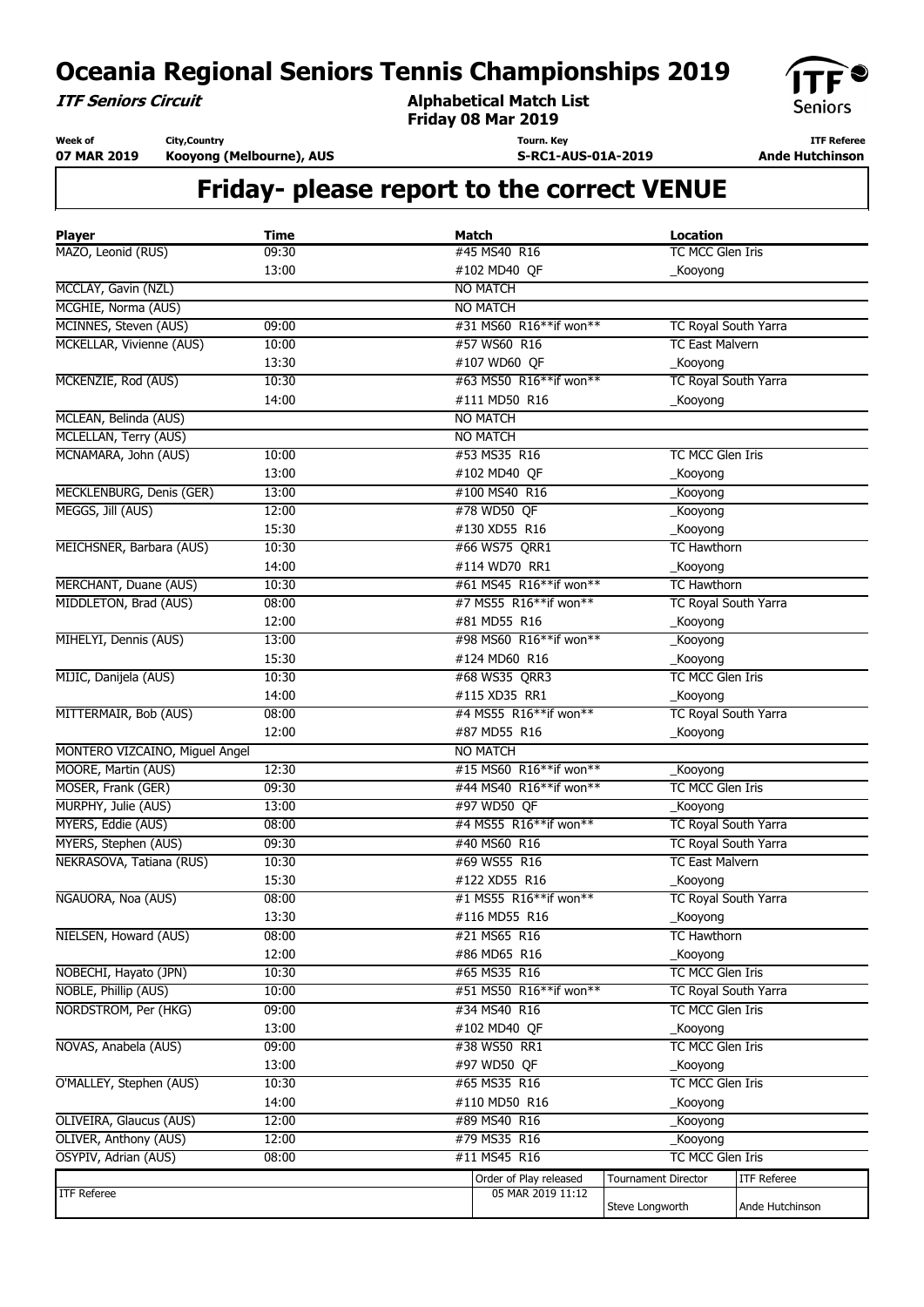**ITF Seniors Circuit**

**Week of**

**Alphabetical Match List Friday 08 Mar 2019**

**Tourn. Key**

**S-RC1-AUS-01A-2019**



**ITF Referee Ande Hutchinson** 

**07 MAR 2019 City,Country Kooyong (Melbourne), AUS**

| <b>Player</b>               | <b>Time</b> | <b>Match</b>           | <b>Location</b>             |                    |
|-----------------------------|-------------|------------------------|-----------------------------|--------------------|
| PACIULLO, Murray (AUS)      | 14:00       | #110 MD50 R16          | _Kooyong                    |                    |
| PARR, Stephen (AUS)         | 08:00       | #6 MS55 R16**if won**  | TC Royal South Yarra        |                    |
|                             | 16:00       | #125 MD55 R16          | _Kooyong                    |                    |
| PASCOE, Wayne (AUS)         | 08:00       | #41 MS60 R16           | TC Royal South Yarra        |                    |
|                             | 12:00       | #95 MD60 QF            | _Kooyong                    |                    |
| PATTERSON, Kati (AUS)       | 09:30       | #47 WS70 QRR1          | <b>TC Hawthorn</b>          |                    |
|                             | 14:30       | #118 WD70 RR1          | _Kooyong                    |                    |
| PEARSON, Malcolm (AUS)      | 08:00       | #5 MS55 R16**if won**  | TC Royal South Yarra        |                    |
|                             | 16:00       | #127 XD55 R16          | _Kooyong                    |                    |
| PEMBROKE, Richard (AUS)     | 09:00       | #32 MS60 R16**if won** | TC Royal South Yarra        |                    |
|                             | 16:00       | #123 MD60 QF           | _Kooyong                    |                    |
| PENNEY, George (AUS)        | 08:00       | #19 MS65 R16**if won** | <b>TC Hawthorn</b>          |                    |
|                             | 12:00       | #85 MD65 QF            | _Kooyong                    |                    |
| PERLIC, Vicki (AUS)         | 10:00       | #60 WS65 QF            | TC MCC Glen Iris            |                    |
|                             | 14:30       | #117 WD65 RR3          | _Kooyong                    |                    |
| PIETA, David (AUS)          | 09:30       | #45 MS40 R16**if won** | TC MCC Glen Iris            |                    |
|                             | 15:00       | #128 MD40 QF           | _Kooyong                    |                    |
| PLOWMAN, Lois (AUS)         | 13:30       | #107 WD60 QF           | _Kooyong                    |                    |
| PORFLIT, Kurt Edgardo (AUS) | 11:00       | #71 MS50 R16**if won** | TC Royal South Yarra        |                    |
| POUND, Damien (AUS)         | 10:30       | #64 MS50 R16           | TC Royal South Yarra        |                    |
| PRATT, Julie (AUS)          | 12:00       | #94 WD75 RR3           | _Kooyong                    |                    |
| PRIDEAUX, Gerald (AUS)      | 11:00       | #75 MS65 R16**if won** | <b>TC Hawthorn</b>          |                    |
| PURINS, Aldis (AUS)         | 08:00       | #2 MS55 R16**if won**  | TC Royal South Yarra        |                    |
|                             | 14:00       | #112 MD50 R16          | _Kooyong                    |                    |
|                             | 16:00       | #125 MD55 R16          | _Kooyong                    |                    |
| RAE, Andrew (AUS)           | 09:00       | #17 MS65 R16           | <b>TC Hawthorn</b>          |                    |
|                             | 12:00       | #85 MD65 QF            | _Kooyong                    |                    |
| RAISSI, Shahram (AUS)       | 08:00       | #21 MS65 R16**if won** | <b>TC Hawthorn</b>          |                    |
| RECHTMAN, Bernard (AUS)     | 10:00       | #56 MS80 QF            | <b>TC Hawthorn</b>          |                    |
|                             | 13:30       | #103 MD80 RR1          | _Kooyong                    |                    |
| REES, Hayden (AUS)          | 12:00       | #91 MD70 QF            | _Kooyong                    |                    |
| REEVE, Simon (AUS)          | 09:00       | #34 MS40 R16**if won** | TC MCC Glen Iris            |                    |
|                             | 15:00       | #128 MD40 QF           | _Kooyong                    |                    |
| REHN, Bruce (AUS)           | 10:00       | #56 MS80 QF            | <b>TC Hawthorn</b>          |                    |
|                             | 13:30       | #104 MD80 RR1          | _Kooyong                    |                    |
| REID, Grant (AUS)           | 09:00       | #31 MS60 R16**if won** | <b>TC Royal South Yarra</b> |                    |
| RIGTER, Joy (AUS)           |             | <b>NO MATCH</b>        |                             |                    |
| ROBINSON, Irene (AUS)       |             | <b>NO MATCH</b>        |                             |                    |
| ROCHE, Susan (AUS)          |             | <b>NO MATCH</b>        |                             |                    |
| RODINS, Judith (AUS)        | 11:00       | #73 WS70 QRR1          | <b>TC Hawthorn</b>          |                    |
|                             | 14:30       | #118 WD70 RR1          | _Kooyong                    |                    |
| RODWELL, Neville (AUS)      | 08:00       | #24 MS70 R16           | <b>TC East Malvern</b>      |                    |
| ROE, Paul (AUS)             |             | <b>NO MATCH</b>        |                             |                    |
| ROGERS, David (AUS)         | 10:00       | #52 MS50 R16           | TC Royal South Yarra        |                    |
| ROGERS, Joyce (AUS)         |             | <b>NO MATCH</b>        |                             |                    |
| ROSS, Craig (AUS)           | 09:00       | #30 MS60 R16**if won** | TC Royal South Yarra        |                    |
|                             | 12:00       | #95 MD60 QF            | _Kooyong                    |                    |
| RUHOFF, Bernhard (SUI)      | 08:00       | #2 MS55 R16**if won**  | TC Royal South Yarra        |                    |
|                             | 15:30       | #122 XD55 R16          | _Kooyong                    |                    |
| RUSSELL, Michael (AUS)      | 11:00       | #72 MS50 R16           | TC Royal South Yarra        |                    |
|                             |             | Order of Play released | <b>Tournament Director</b>  | <b>ITF Referee</b> |
| <b>ITF Referee</b>          |             | 05 MAR 2019 11:12      |                             |                    |
|                             |             |                        | Steve Longworth             | Ande Hutchinson    |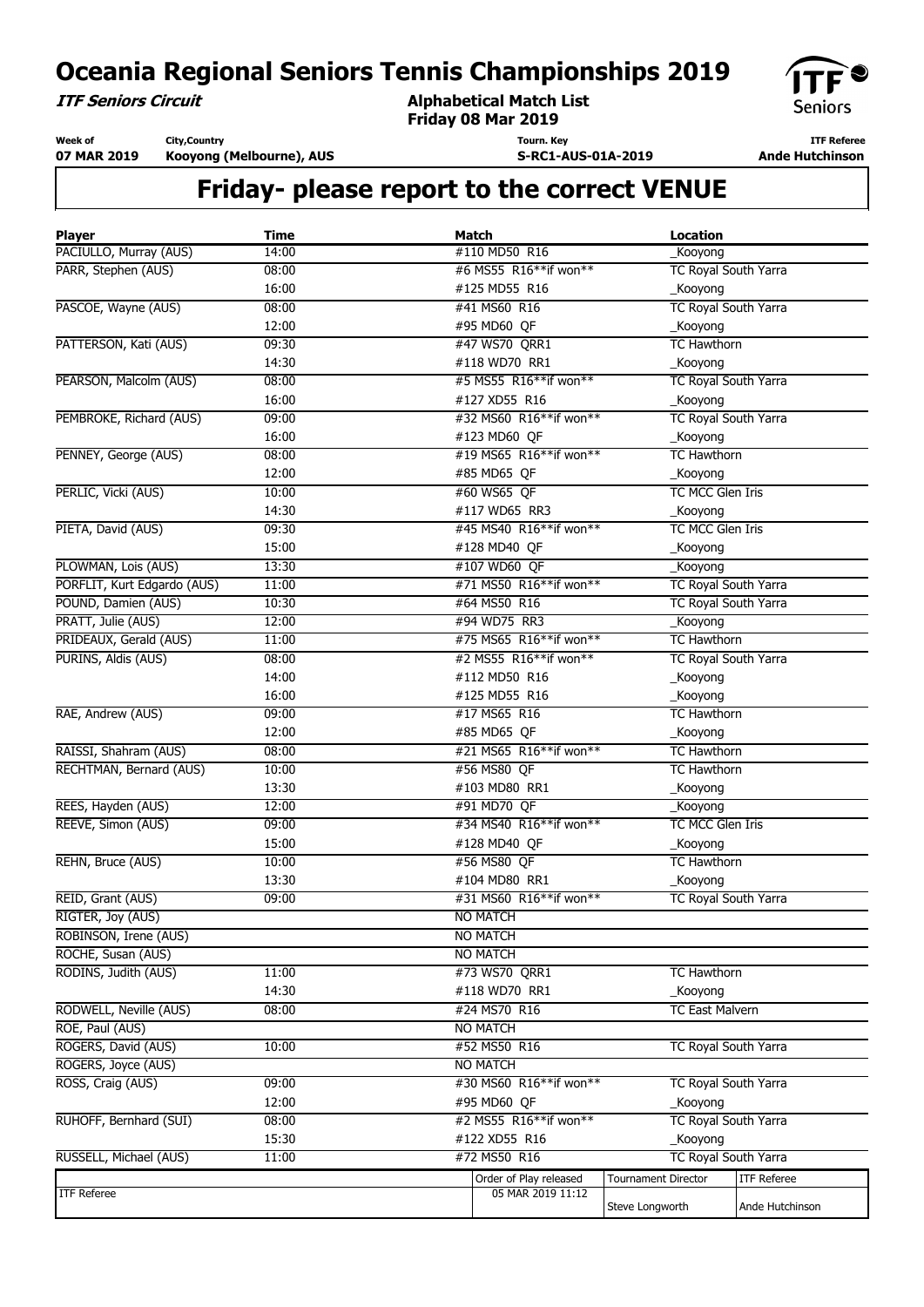**ITF Seniors Circuit**

**Week of**

**Alphabetical Match List Friday 08 Mar 2019**

**Tourn. Key**

**S-RC1-AUS-01A-2019**



**ITF Referee Ande Hutchinson** 

**07 MAR 2019 City,Country Kooyong (Melbourne), AUS**

| <b>Player</b>                | <b>Time</b> | <b>Match</b>           | <b>Location</b>                  |
|------------------------------|-------------|------------------------|----------------------------------|
| SALE, Bill (AUS)             |             | <b>NO MATCH</b>        |                                  |
| SALISBURY, Shawn (NZL)       | 08:00       | #14 MS45 R16**if won** | TC MCC Glen Iris                 |
|                              | 14:00       | #113 MD45 R16          | _Kooyong                         |
| SAMMASSIMO, Alfonso (AUS)    | 10:30       | #61 MS45 R16           | <b>TC Hawthorn</b>               |
| SAMPSON, Richard (AUS)       | 09:30       | #43 MS40 R16           | TC MCC Glen Iris                 |
| SATO, Masahiro (JPN)         | 08:00       | #13 MS45 R16           | TC MCC Glen Iris                 |
|                              | 15:00       | #120 MD45 R16          | _Kooyong                         |
| SCHATZ, Christian (AUS)      | 10:30       | #62 MS50 R16**if won** | TC Royal South Yarra             |
|                              | 15:00       | #120 MD45 R16          | _Kooyong                         |
| SCHRODER, Bjorn (SWE)        | 13:00       | #98 MS60 R16**if won** | _Kooyong                         |
|                              | 16:00       | #126 MD55 R16          | _Kooyong                         |
| SCOTT, Leanne (AUS)          |             | <b>NO MATCH</b>        |                                  |
| <b>SCRUTTON, Shane (AUS)</b> | 08:00       | #11 MS45 R16**if won** | TC MCC Glen Iris                 |
| SEBEK, Robert (AUS)          | 08:00       | #5 MS55 R16**if won**  | TC Royal South Yarra             |
|                              | 14:00       | #111 MD50 R16          | _Kooyong                         |
| SEDGWICK, Tim (AUS)          | 10:30       | #63 MS50 R16**if won** | TC Royal South Yarra             |
| SEEMAN, Philip (NZL)         | 08:00       | #3 MS55 R16**if won**  | TC Royal South Yarra             |
|                              | 12:00       | #80 MD55 R16           | _Kooyong                         |
| SHARP, Stephen (AUS)         | 12:00       | #87 MD55 R16           | _Kooyong                         |
|                              | 15:30       | #130 XD55 R16          | _Kooyong                         |
| SIMPSON, June (AUS)          |             | <b>NO MATCH</b>        |                                  |
| SIVAPRUKSA, Timo (THA)       |             | <b>NO MATCH</b>        |                                  |
| SJOSTROM, Kim-Mikael (AUS)   | 08:00       | #7 MS55 R16**if won**  | TC Royal South Yarra             |
| SMITH, Kenneth (AUS)         | 10:30       | #62 MS50 R16           | TC Royal South Yarra             |
| SMITH, Penny (NZL)           | 10:00       | #57 WS60 R16           | <b>TC East Malvern</b>           |
|                              | 13:30       | #106 WD50 QF           | _Kooyong                         |
| SMITH, Thomas (AUS)          | 08:00       | #19 MS65 R16**if won** | <b>TC Hawthorn</b>               |
|                              | 12:00       | #95 MD60 QF            | _Kooyong                         |
| SMITH, Warren (AUS)          |             | <b>NO MATCH</b>        |                                  |
| SNOW, Adam (AUS)             | 13:30       | #108 XD35 RR1          | _Kooyong                         |
| SOUTHERN, Stacey (AUS)       | 10:30       | #68 WS35 QRR3          | TC MCC Glen Iris                 |
| SPINKS, Greg (AUS)           | 11:30       | #77 MS55 R16**if won** | TC Royal South Yarra             |
| SPRAGGON, Roger (AUS)        | 09:00       | #32 MS60 R16**if won** | TC Royal South Yarra             |
|                              | 15:30       | #124 MD60 R16          | _Kooyong                         |
| STANTON, Gary (AUS)          | 12:00       | #92 MD70 OF            | $\overline{\phantom{a}}$ Kooyong |
| STARK, John (AUS)            | 09:30       | #50 MS70 R16           | <b>TC East Malvern</b>           |
| STARLING, David (AUS)        | 11:00       | #71 MS50 R16           | TC Royal South Yarra             |
| STICKA, Graeme (AUS)         | 08:00       | #23 MS65 R16**if won** | <b>TC Hawthorn</b>               |
|                              | 12:00       | #86 MD65 R16           | _Kooyong                         |
| STOKES, Peter (NZL)          | 11:30       | #77 MS55 R16**if won** | TC Royal South Yarra             |
|                              | 13:30       | #116 MD55 R16          | _Kooyong                         |
| <b>STRUPL, Tony (AUS)</b>    | 08:00       | #9 MS45 R16**if won**  | <b>TC MCC Glen Iris</b>          |
|                              | 12:00       | #93 MD45 R16           | _Kooyong                         |
| SWAYSLAND, Leanne (AUS)      |             | <b>NO MATCH</b>        |                                  |
| SWINGLER, Alan (AUS)         | 08:00       | #27 MS75 R16           | <b>TC East Malvern</b>           |
|                              | 13:00       | #96 MD75 QF            | _Kooyong                         |
| TABUCHI, Kenjiro (JPN)       | 10:30       | #61 MS45 R16**if won** | <b>TC Hawthorn</b>               |
|                              | 13:00       | #101 MD45 R16          | _Kooyong                         |
| TARASCIO, David (AUS)        | 09:30       | #45 MS40 R16**if won** | TC MCC Glen Iris                 |
|                              |             |                        |                                  |
|                              |             |                        |                                  |

|                    | Order of Play released | Tournament Director | <b>ITF Referee</b> |
|--------------------|------------------------|---------------------|--------------------|
| <b>ITF Referee</b> | 05 MAR 2019 11:12      | Steve Longworth     | l Ande Hutchinson  |
|                    |                        |                     |                    |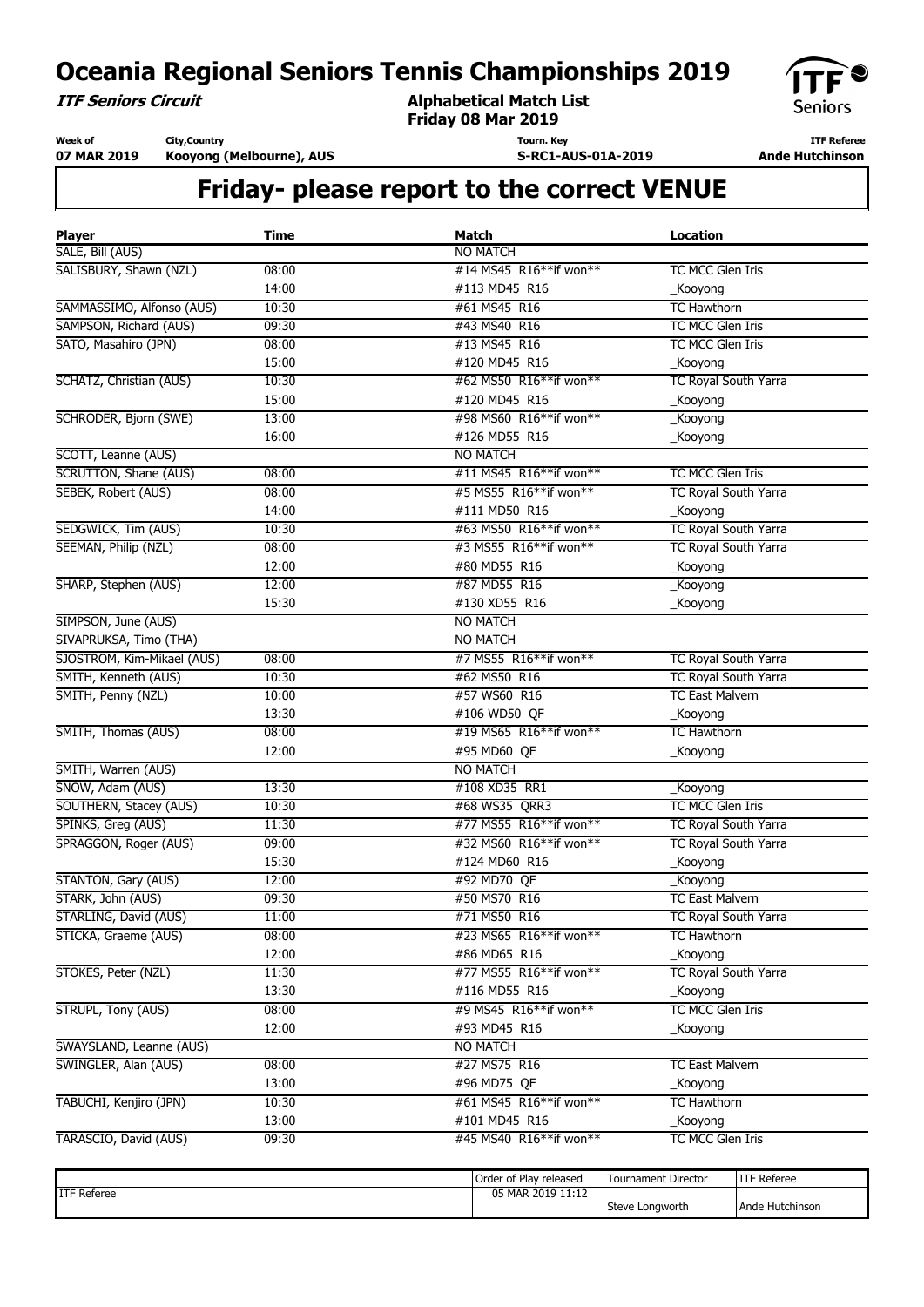**ITF Seniors Circuit**

**Week of**

**Alphabetical Match List Friday 08 Mar 2019**

**Tourn. Key**

**S-RC1-AUS-01A-2019**



**ITF Referee Ande Hutchinson** 

**07 MAR 2019 City,Country Kooyong (Melbourne), AUS**

| <b>Player</b>                  | <b>Time</b>            |  | Match                                  | <b>Location</b>                                                                    |                    |
|--------------------------------|------------------------|--|----------------------------------------|------------------------------------------------------------------------------------|--------------------|
| TAWEEL, Marc (AUS)             | 09:30                  |  | #43 MS40 R16                           | TC MCC Glen Iris                                                                   |                    |
|                                | 13:30                  |  | #109 MD40 QF                           | _Kooyong                                                                           |                    |
| TAYLOR, Jill (AUS)             | 08:00                  |  | #37 WS75 QRR1                          | <b>TC Hawthorn</b>                                                                 |                    |
|                                | 14:30                  |  | #117 WD65 RR3                          | _Kooyong                                                                           |                    |
| TEMPEST, John (AUS)            | 11:00                  |  | #75 MS65 R16**if won**                 | <b>TC Hawthorn</b>                                                                 |                    |
| TEMPLE, Stephen (NZL)          | 12:00                  |  | #84 MD65 QF                            | _Kooyong                                                                           |                    |
| THEODOR, George (AUS)          | 08:00                  |  | #4 MS55 R16**if won**                  | <b>TC Royal South Yarra</b>                                                        |                    |
|                                | 13:30                  |  | #116 MD55 R16                          | _Kooyong                                                                           |                    |
| THOMAS, Ian (AUS)              | 08:00                  |  | #18 MS65 R16                           | <b>TC Hawthorn</b>                                                                 |                    |
| THOMAS, Susan (AUS)            | 10:00                  |  | #59 WS55 R16                           | <b>TC East Malvern</b>                                                             |                    |
|                                | 13:30                  |  | #105 WD50 R16                          | _Kooyong                                                                           |                    |
| TOWNSON, Michelle (AUS)        | 11:00                  |  | #74 WS45 QRR1                          | <b>TC East Malvern</b>                                                             |                    |
| <b>TREVARTHEN, Jeff (AUS)</b>  | 08:00                  |  | #41 MS60 R16**if won**                 | TC Royal South Yarra                                                               |                    |
|                                | 15:30                  |  | #124 MD60 R16                          | _Kooyong                                                                           |                    |
| TRIGGER, Dean (AUS)            | 08:00                  |  | #9 MS45 R16**if won**                  | TC MCC Glen Iris                                                                   |                    |
|                                | 14:00                  |  | #113 MD45 R16                          | _Kooyong                                                                           |                    |
| TSUJIMOTO, Yutaka (JPN)        | 08:00                  |  | #22 MS65 R16                           | <b>TC Hawthorn</b>                                                                 |                    |
| TULICH, Jamie (AUS)            | 10:30<br>#67 WS35 QRR1 |  |                                        | TC MCC Glen Iris                                                                   |                    |
|                                | 13:30                  |  | #108 XD35 RR1                          | _Kooyong                                                                           |                    |
| <b>TURNATURI, Paul (AUS)</b>   | 09:30                  |  | #44 MS40 R16                           | TC MCC Glen Iris                                                                   |                    |
| <b>ULRIK, Chris (AUS)</b>      | 09:30                  |  | #42 MS60 R16**if won**                 | TC Royal South Yarra                                                               |                    |
| VENABLES, Cameron (AUS)        | 13:00                  |  | #100 MS40 R16**if won**                | _Kooyong                                                                           |                    |
| <b>VEVERKA, Mike (AUS)</b>     |                        |  | <b>NO MATCH</b>                        |                                                                                    |                    |
| VICKERY, Michael (AUS)         | 08:00                  |  | #1 MS55 R16**if won**                  | TC Royal South Yarra                                                               |                    |
|                                | 12:00                  |  | #82 MD55 R16                           | _Kooyong                                                                           |                    |
| VON HUBEN, Trudie (NZL)        | 11:00                  |  | #74 WS45 QRR1                          | <b>TC East Malvern</b>                                                             |                    |
| WALKER, Fiona (AUS)            |                        |  | <b>NO MATCH</b>                        |                                                                                    |                    |
| WALSH, Alan (AUS)              |                        |  | <b>NO MATCH</b>                        |                                                                                    |                    |
| WALTER, Susanne Lynette (AUS)  | 14:30                  |  | #117 WD65 RR3                          |                                                                                    |                    |
| WALTER, Timothy (AUS)          | 12:00                  |  | #79 MS35 R16                           | _Kooyong                                                                           |                    |
| WARWICK, Martin (AUS)          | 08:00                  |  | #2 MS55 R16**if won**                  | $\overline{\underline{\hspace{5pt}}\text{Kooyong}}$<br><b>TC Royal South Yarra</b> |                    |
|                                |                        |  | #81 MD55 R16                           |                                                                                    |                    |
|                                | 12:00                  |  |                                        | _Kooyong                                                                           |                    |
| WATSON, Brian (AUS)            | 12:00                  |  | #80 MD55 R16<br>#13 MS45 R16**if won** | _Kooyong                                                                           |                    |
| WATTS, Alan (AUS)              | 08:00                  |  |                                        | TC MCC Glen Iris                                                                   |                    |
| WAYGOOD, Gordon (AUS)          | 08:00                  |  | #29 MS75 R16                           | <b>TC East Malvern</b>                                                             |                    |
|                                | 12:00                  |  | #90 MD70 QF                            | _Kooyong                                                                           |                    |
| WEST, Ray (AUS)                | 08:00                  |  | #26 MS70 R16                           | <b>TC East Malvern</b>                                                             |                    |
|                                | 12:00                  |  | #90 MD70 QF                            | _Kooyong                                                                           |                    |
| WESTWOOD, Greg (AUS)           | 08:00                  |  | #5 MS55 R16**if won**                  | TC Royal South Yarra                                                               |                    |
|                                | 12:00                  |  | #82 MD55 R16                           | _Kooyong                                                                           |                    |
| <b>WHITAKER, Shirley (AUS)</b> |                        |  | <b>NO MATCH</b>                        |                                                                                    |                    |
| WHITE, Jamie (AUS)             |                        |  | <b>NO MATCH</b>                        |                                                                                    |                    |
| <b>WILKINSON, Clive (AUS)</b>  | 09:30                  |  | #40 MS60 R16**if won**                 | TC Royal South Yarra                                                               |                    |
|                                | 14:30                  |  | #119 MD60 QF                           | _Kooyong                                                                           |                    |
| WILLIS, Sue (AUS)              | 10:00                  |  | #60 WS65 QF                            | TC MCC Glen Iris                                                                   |                    |
|                                | 13:30                  |  | #107 WD60 OF                           | Kooyong                                                                            |                    |
| WILSON, Clive (RSA)            |                        |  | <b>NO MATCH</b>                        |                                                                                    |                    |
| WILSON, Peter (RSA)            | 09:30                  |  | #42 MS60 R16                           | TC Royal South Yarra                                                               |                    |
| WOODS, Peri (NZL)              | 11:00                  |  | #72 MS50 R16**if won**                 | TC Royal South Yarra                                                               |                    |
|                                | 14:00                  |  | #110 MD50 R16                          | _Kooyong                                                                           |                    |
|                                |                        |  | Order of Play released                 | <b>Tournament Director</b>                                                         | <b>ITF Referee</b> |
| <b>ITF Referee</b>             |                        |  | 05 MAR 2019 11:12                      |                                                                                    |                    |
|                                |                        |  |                                        | Steve Longworth                                                                    | Ande Hutchinson    |